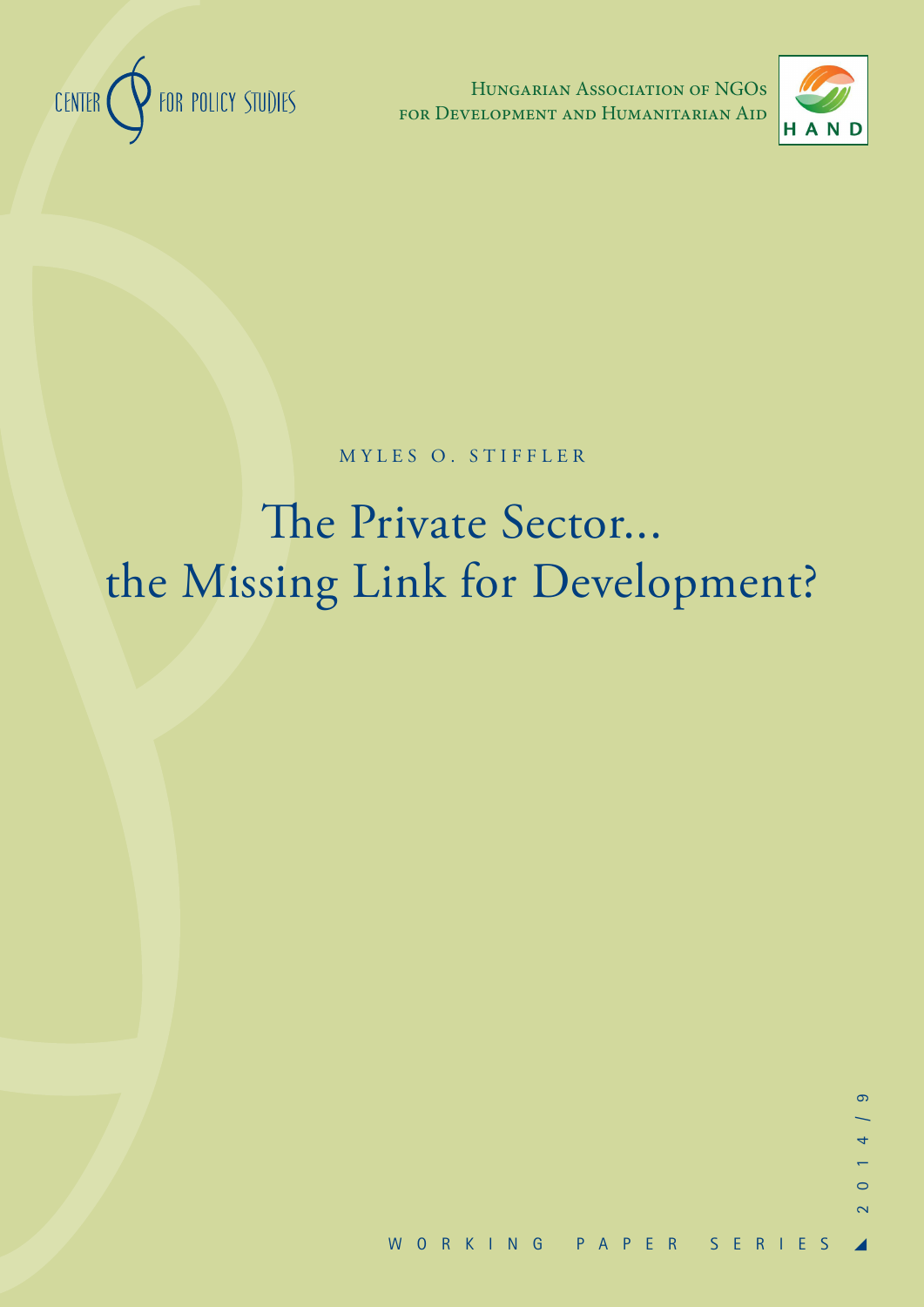



#### ABOUT THE PROJECT

This study was commissioned by the Hungarian Association of NGOs for Development and Humanitarian Aid (HAND). The work was conducted and recognized in partial fulfillment for the "Policy Labs" course within the Department of Public Policy at Central European University. Policy Labs are part of the MA curriculum and give an opportunity for small teams to work for external clients producing and presenting policy relevant research that will be used for advocacy, assessment and development. Clients are civic organizations, donors, research centers and international organizations. The Policy Lab focusing on this project for the HAND was mentored by Andrew Cartwright at Central European University's Center for Policy Studies.

#### ABOUT THE PAPER SERIES

Policy Research Reports are occasional studies that provide support or background information for wider research projects. They include reviews of scientific literature, state of the art reports, and country studies. They are works in progress and offer practical combinations of academic and policy writing.

**Myles O. Stiffler** was a student in the Master of Arts program of the Department of Public Policy at Central European University during the 2013-2014 Academic Year.

The views in this report are the authors' own and do not necessarily reflect those of the Center for Policy Studies, Central European University, nor the Hungarian Association of NGOs for Development and Humanitarian Aid.

This text may be downloaded only for personal research purposes. Additional reproduction for other purposes, whether in hard copies or electronically, requires the consent of the author(s), editor(s). If cited or quoted, reference should be made to the full name of the author(s), editor(s), the title, the research project, the year and the publisher.

CENTER FOR POLICY STUDIES CENTRAL EUROPEAN UNIVERSITY Nador utca 9 H–1051 Budapest, Hungary cps@ceu.hu http://cps.ceu.hu © Central European University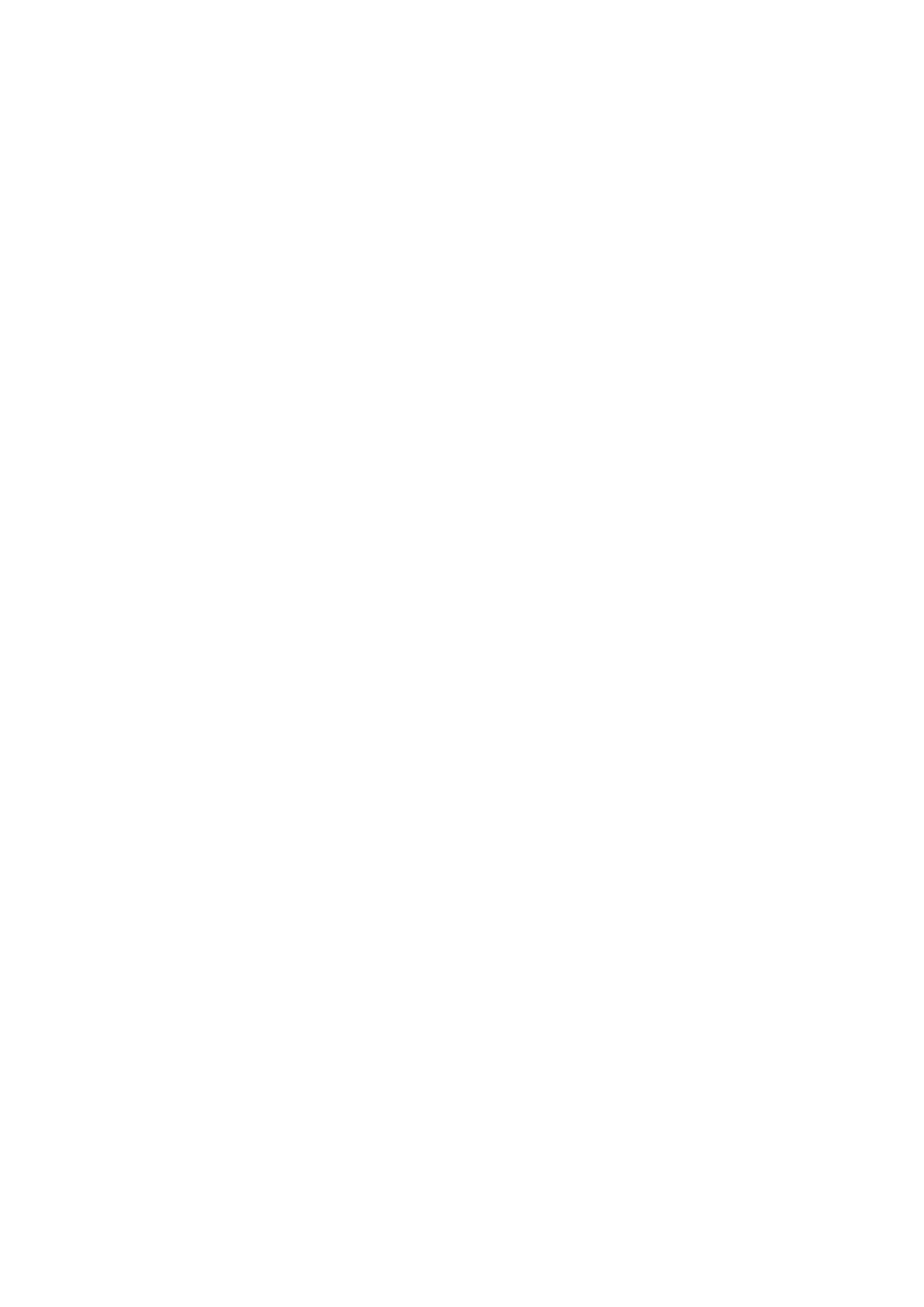## **THE PRIVATE SECTOR...THE MISSING LINK FOR DEVELOPMENT?**

Myles O. Stiffler

Department of Public Policy Central European University

Supervisor: Prof. Andrew Cartwright

June 2014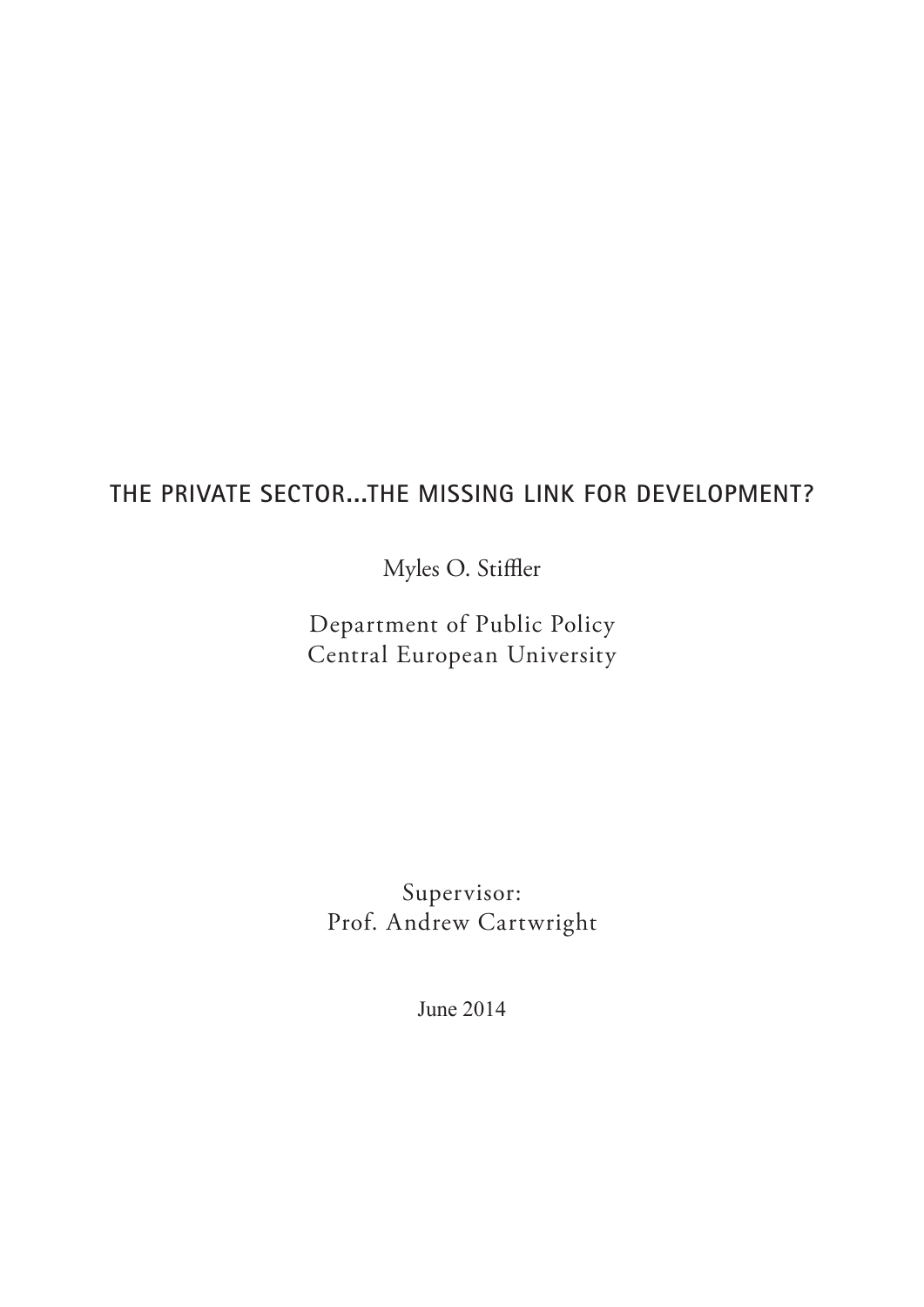### **CONTENTS**

| <b>I. EXECUTIVE SUMMARY</b>                                                                                     | 3  |
|-----------------------------------------------------------------------------------------------------------------|----|
| 2. INTRODUCTION                                                                                                 | 3  |
| 3. THE PRIVATE SECTOR'S ROLE IN DEVELOPMENT                                                                     | 5  |
| 3.1. Private Sector Scales of Involvement and Risks                                                             | 6  |
| 3.2. Hungarian Private Sector in Development                                                                    | 8  |
| 3.3. Hungarian Private Sector - CSO Partnerships                                                                | 11 |
| 3.3.1. Survey Findings                                                                                          | 11 |
| 4. POLICY COHERENCE FOR DEVELOPMENT                                                                             | 12 |
| 4.1. Policy Coherence for Development Background and Overview                                                   | 12 |
| 4.2. PCD Application in Hungary                                                                                 | 13 |
| 5. HUNGARIAN DEVELOPMENT AND FOREIGN POLICY                                                                     | 14 |
| 5.1. Hungarian Foreign Development Policy History                                                               | 14 |
| 5.2. Current International Development Policies and Foreign Policy Strategy for<br>Promoting the Private Sector | 15 |
| 5.2.1. Hungary's International Development Policy                                                               | 15 |
| 5.2.2. Hungary's Foreign Policy Strategy                                                                        | 16 |
| 5.3. Hungarian Trade Agreements                                                                                 | 16 |
| 6. HUNGARIAN IMPORT-EXPORT BANK PLC (EXIM)                                                                      | 17 |
| 6.1. Regulations and Human Rights Conditions for Financing                                                      | 17 |
| 6.2. Development Financing                                                                                      | 19 |
| 6.2.1. IFC Trust Fund                                                                                           | 20 |
| 6.2.2. Tied Aid Loans                                                                                           | 20 |
| 7. CONCLUSION AND SUMMARY                                                                                       | 21 |
| 8. RECOMMENDATIONS                                                                                              | 22 |
| REFERENCES                                                                                                      | 24 |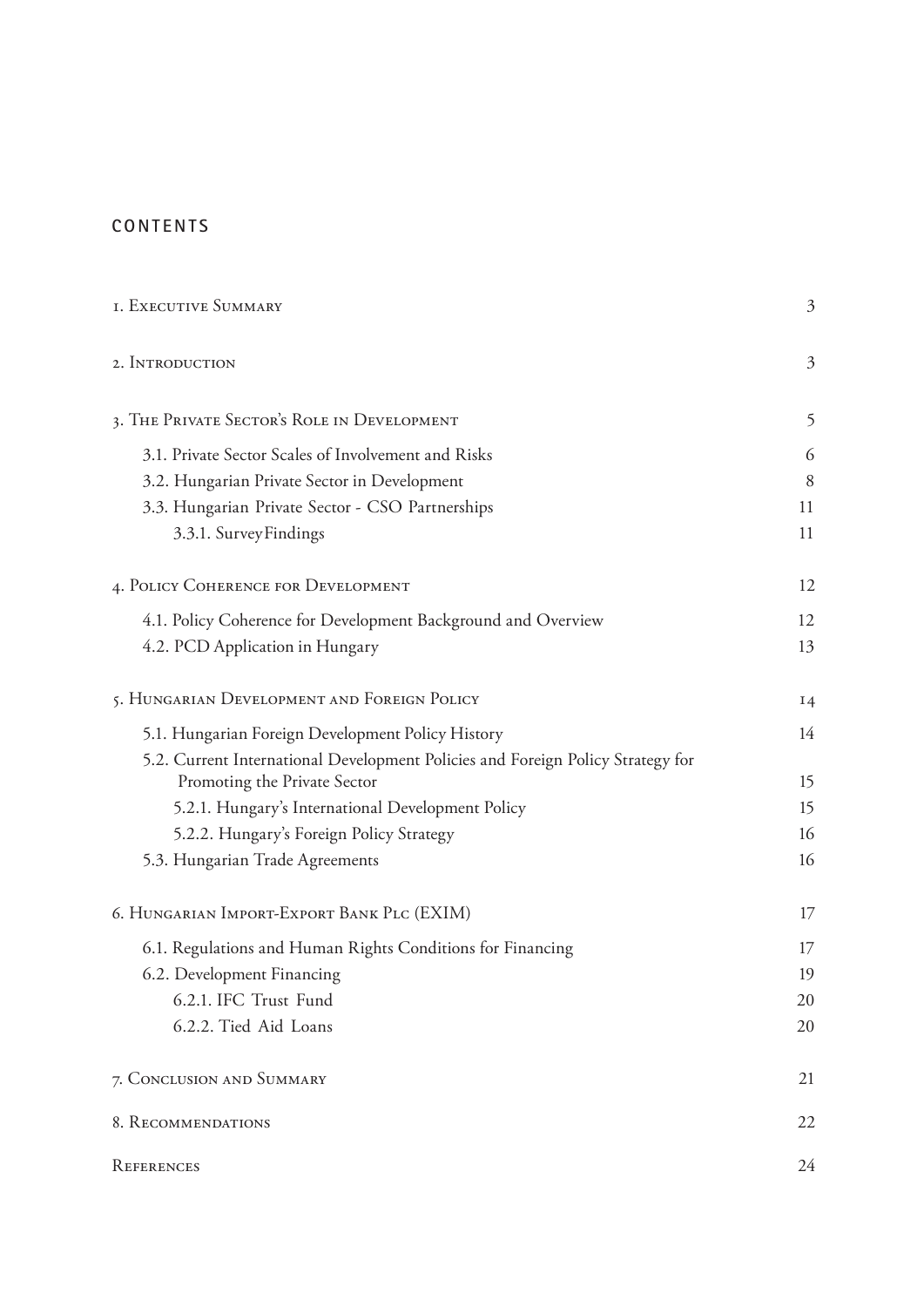#### **1. EXECUTIVE SUMMARY**

The importance of extending the number and nature of sectors contributing to development has been emphasized in the commitments set forth in the documents of the Busan HLF and the European Union's Agenda for Change. As the commitment to increase ODA funds have fallen short, the need to leverage private sector activity and finance to improve the environment for business in developing countries has gained momentum. Central to this trend is the need to distinguish between private sector development and the private sector for development. This brief focuses on the main issues concerning the private sector for development; to advance the private sector in development related pursuits (poverty eradication, economic development, livelihood, job creation) with a focus on the Hungarian context. Furthermore, this brief will use policy coherence for development to determine if coherences can be observed between Hungary's current foreign and trade policies with the EXIM Bank.

#### **2. INTRODUCTION**

In the last decade traditional donor model methods of development aid allocation have largely been ineffective in accomplishing their core goals of poverty reduction and growth. Development economists from Peter Bauer (1972, 1981), Milton Friedman (1995) to William Easterly (2003, 2006) have demonstrated and openly opposed how this traditional model of aid allocation is ineffectual and called for a 'rethink' of aid allocation methods. Outright aid has proven incapable of "buying growth." Official development assistance (ODA) has become increasingly reduced since the economic crises of 2008- 2009, with governments tightening their budgets and reducing aid allocation. In 2012 development aid fell by 4% in real terms and 2% in 2011 (OECD 2013). This has led development aid organizations and donors to look for alternative means of financing projects by more sustainable means, which are less prone to economic shocks. The role and importance of alternative actors for development projects has become an increasingly prominent issue since the Busan HLF1 partnership in 2011 and the European Union's Agenda for Change 2011.

The need for the private sector to play a larger role in development projects has progressively become acknowledged as a means of filling this financial void, by leveraging their activates and finances to improve the environment for business in developing countries. The European Commission (EC) in their Agenda for Change has stated that there is an increased, "scope for the EU to work more closely with the private sector, foundations, civil society and local and regional authorities as their role in development grows" (EC 2011, 3). Additionally stating that the, "EU should develop new ways of

<sup>1</sup> http://www.oecd.org/dac/effectiveness/49650173.pdf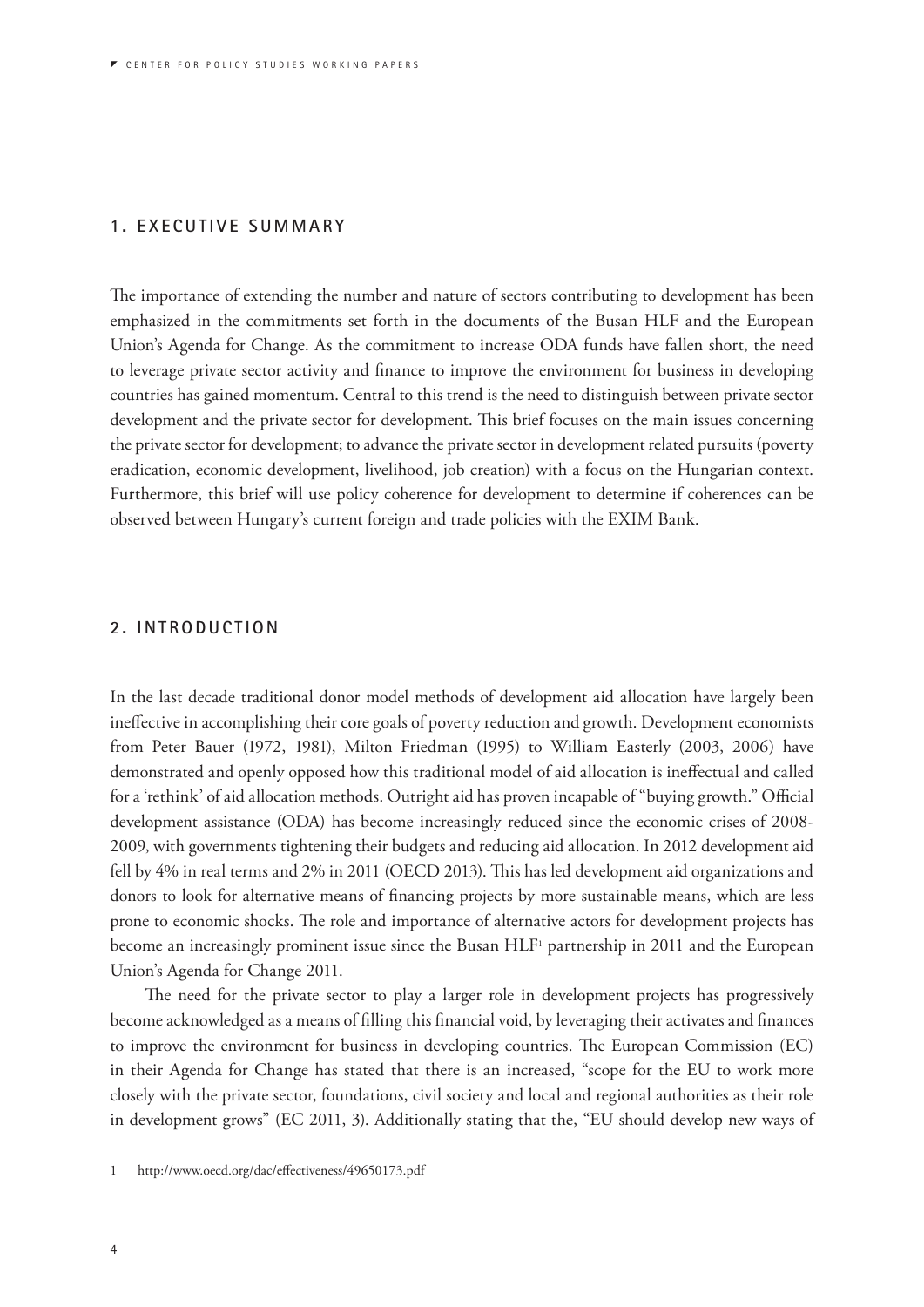engaging with the private sector, notably with a view to leveraging private sector activity and resources for delivering public goods" (EC 2011, 8). The commitments of the Busan HLF have shown similar support for increasing the role of the private sector in development by stating that it is essential to, "[e] nable the participation of the private sector in the design and implementation of development policies and strategies to foster sustainable growth and poverty reduction" (Busan HLF 2011, 10). In November 2010, the G-20 leaders, in the Seoul Summit Declaration, recognized, "the critical role of the private sector to create jobs and wealth, and the need for a policy environment that supports sustainable private sector-led investment and growth" (G-20 2010, 12). Furthermore, at this summit, leaders developed the Multi-Year Action Plan on Development (MYAP), with one of its six major goals emphasizing private sector involvement and "[r]ecognizing the centrality of private investment to development and job creation" (G-20 2010, Annex II). The private sector's involvement with Non- Governmental Organizations (NGOs) and the public sector for development is no longer an, 'if' but a 'when' and 'how' question being inquired.

The purpose of this brief will be to look at the private sector's role in development, how it can be achieved, what distinctions should be made when assessing their role, what makes it different from private sector doing business as usual in a developing country and what potential partnerships can be achieved. This brief will look specifically at how "inclusive business" can be achieved through providing stakeholder value rather than only shareholder value. Using Hungary as an example, this brief attempts to see if ODA promoted by the Ministry of Foreign Affairs (MFA) can be seen as promoting private sector inclusiveness in the development process or, if ODA is based on the private sectors preexisting involvements.

- 1. Section one of this paper looks at the broader meaning of the private sector's role in development, potential partnerships, scales of involvement and possible risks, using OECD, EU, UN reports, as well as existing secondary literature. Survey data collected will also be used to evaluate potential overlapping areas of development between the private sector and NGOs.
- 2. Section two considers the literature on Policy Coherence for Development (PCD), and discusses its meaning for private sector involvement in development projects.
- 3. Section three analyzes Hungarian development policies, foreign policy and external trade strategies promoted by the MFA, to better understand the context of private sector involvement for development and in relation to PCD.
- 4. Section four uses the Hungarian Export Import Bank (EXIM), examining the Hungarian credit financing system and its role in the promotion of exports to ascertain if EXIM's export promotion can be viewed in terms of the wider Hungarian development policies promoted by the MFA.
- 5. Section Five provides a summary of these finding and concluding remarks about the future of the private sector's role in development.

For the purpose of this paper we do not consider FDI, because the vast majority of OFDI is considered "transit FDI" or when multinational companies transfer capital to a subsidiary operation in a different country. Furthermore Hungarian OFDI in the countries in review amounts to at most 2% in Serbia and Ukraine and less than 1% in the rest of the countries, making it insignificant for this analysis.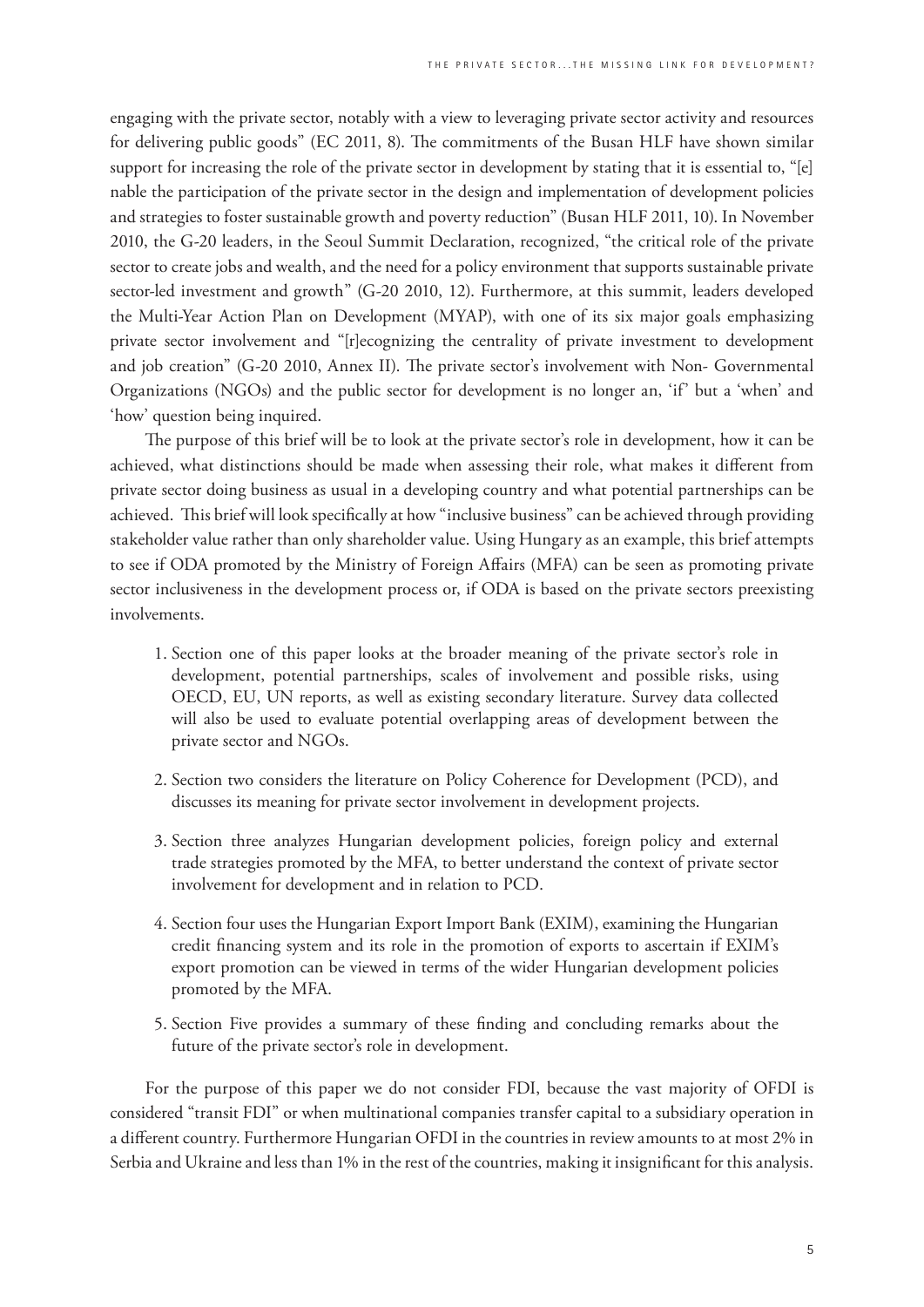For the same reasons as OFDI, the role of Hungarian private financial companies role in international development activates will not be considered heavily in this analysis because of its narrow application.

Methodologically this brief will primarily draw upon secondary literature as well as reports and statements made by EU, OECD, and UN officials. This brief also considers survey data accumulated through questionnaires circulated to Hungarian civil and private sector organizations, through a collaboration of the Central European University's Center for Policy Studies in conjunction with the Hungarian International Trade Agency (HITA) as well as semi-structured expert interviews.

#### **3. THE PRIVATE SECTOR'S ROLE IN DEVELOPMENT**

The private sector as an actor in development projects is in principle still in its infant stages and for the most part, still experimental in practice. Traditionally, the private sector's role in development has been viewed as self-interested and insincere, because it is prone to a focus on profits and not the values of human rights and global solidarity. The addition of for-profit actors has been intensely debated in the literature and in major international organizations. Despite what critics have said in the past, aid effectiveness by NGOs and governments has increasingly come under scrutiny in recent years with many now considering this aid to be more efficiently delivered by the private sector. Furthermore, tied aid (assistance, which must be spent on purchasing goods and services from the donor country) increasingly has come under inquiry by international organizations for not holding to the true tenets of development values.

Growth of private involvement, primarily through investment, is considered among many to be a major driver of economic growth, which can lead to poverty reduction and the fulfillment of the Millennium Development Goals (MDGs) in developing countries. "Greater levels of private investment tend to accompany greater levels of GDP growth and development" (G-20 2011,10). Greater levels of GDP growth can generate higher levels of employment. Raising the level of investment in a developing country can also have a direct influence on employment. A rise in employment often leads to improved wages and further economic prosperity, which can be seen to permeate throughout the society. "[T] esting this for 48 developing countries, for which such data was available, over three five year periods from 1980 to 2007, shows that in a majority of these country episodes, investment growth, GDP growth and employment moved together" (G-20 2011, 11).

Private sector inclusion in development has had an increasing number of supporters, including the UN, EU, and OECD. The private sector can contribute to poverty reduction through three key conduits. First, Poverty reduction can be accomplished through an increase in productivity, this causes employment to rise and competition between workers increases wages, causing greater economic prosperity. Second, by making basic goods and services cheaper and more accessible to the public, the private sector increases the actual incomes of the developing nation's citizens. Third, as the private sector expands in a developing economy, they become an invaluable source of tax revenues to the government, further increasing public investment and better services for citizens.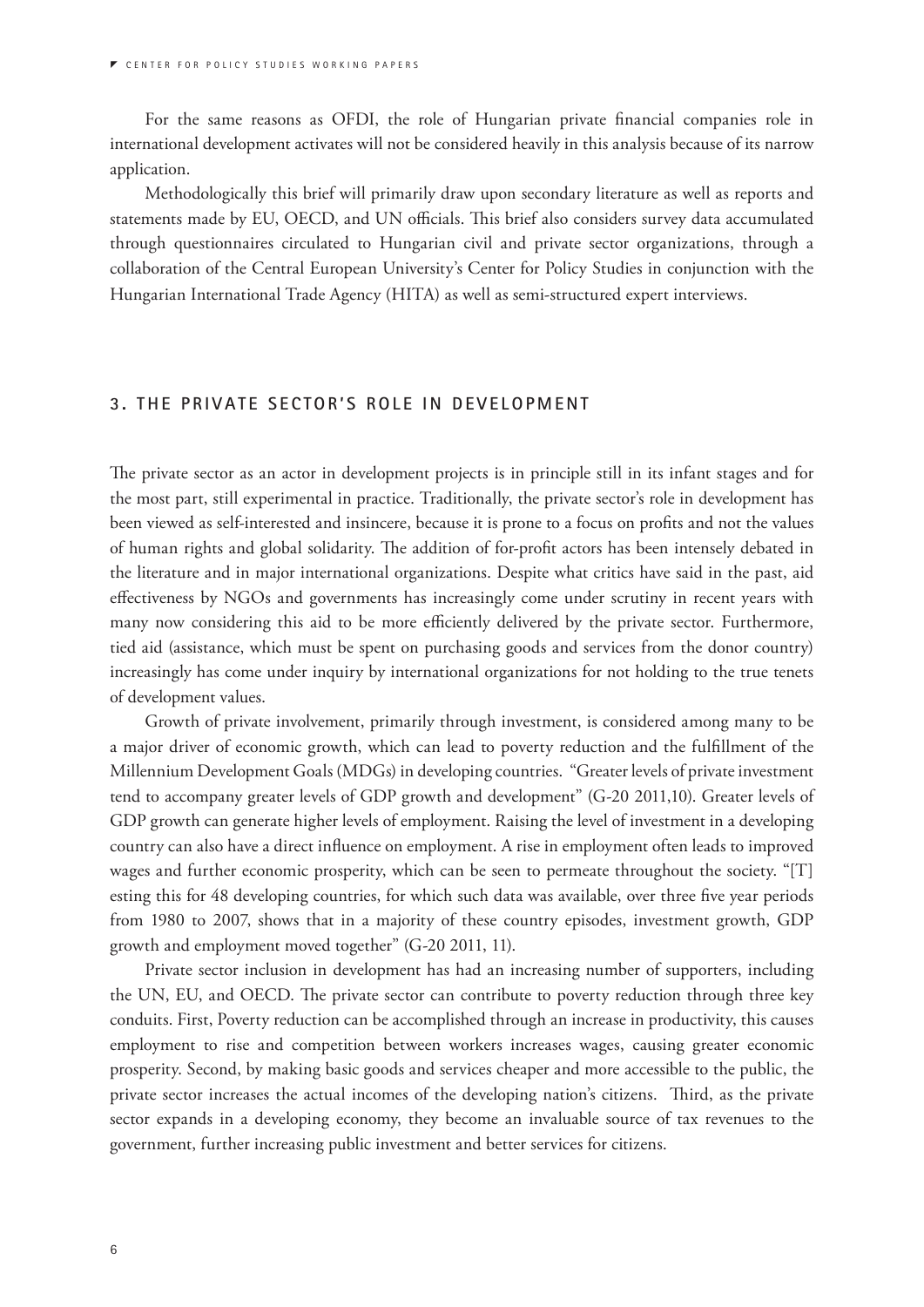Since the early 2000s with the adoption of the Millennium Declaration, which was embraced by the international community, private investment worldwide has grown significantly, especially in developing economies, promoting development and economic growth. The private sector has expanded its role as a partner to developing economies, leading to stronger economic growth in these nations. Despite a minor slowing down of private investments, the private sector continues to be a strong source of economic growth and the leading source of worldwide investment.

Before one can begin to evaluate the role of the private sector in development one must distinguish between two circumstances. First, "private sector development" and second, "private sector for development." The first implies labors made by a developing countries government to advance economic growth through investment and production to facilitate an expansion in business and reduce unemployment. The second is the need to engage the international private sector as a facilitator in the development process. The second scenario is what this brief will focus on, looking to identify the main issues concerning the advancement of private sector activity in development related pursuits. At what point is private sector inclusion developmental? At what point should private sector companies be able to use public money and donor subsidy and investment. The literature identifies two broad ways the private sector can be utilized in development action: First, to engage with the private sector activity for development through encouraging dynamic investment, and second, using ODA to leverage private sector finances. It is critical, as laid out in the Monterrey Consensus of 2002 and subsequent international documents, that private sector business, "take into account not only the economic and financial but also the developmental, social, gender and environmental implications of their undertakings" (UN 2002, Art 23.) to be in coherence with private sector involvement for development.

#### **3.1. Private Sector Scales of Involvement and Risks**

Due to the relatively new nature of the private sector as an actor in development, one should acknowledge the different scales of involvement the private sector could have in these projects and examine both the risks and benefits involved. Because of the novelty of this type of partnership, it is important for both sides to know what each can potentially offer.

A major argument for the inclusion of the private sector in development projects is to provide a cost effective vehicle through which countries may consolidate their development projects. Outright aid has been ineffective in "buying growth." Developing countries need long term partners willing to invest in their nations to create continued job creation.

European Commission DG DEVCO - EuropeAid suggests five major areas of private/donor involvement:

- 1. Multi-stakeholder alliances
- 2. Developmental partnerships/ challenge funds
- 3. Private-Public Dialogue: With the purpose of increasing quality and relevance of public policies to increase the investment climate.
- 4. Blending: Using the private sector as a delivery mechanism for donor and state aid
- 5. Public Private Partnerships (PPPs)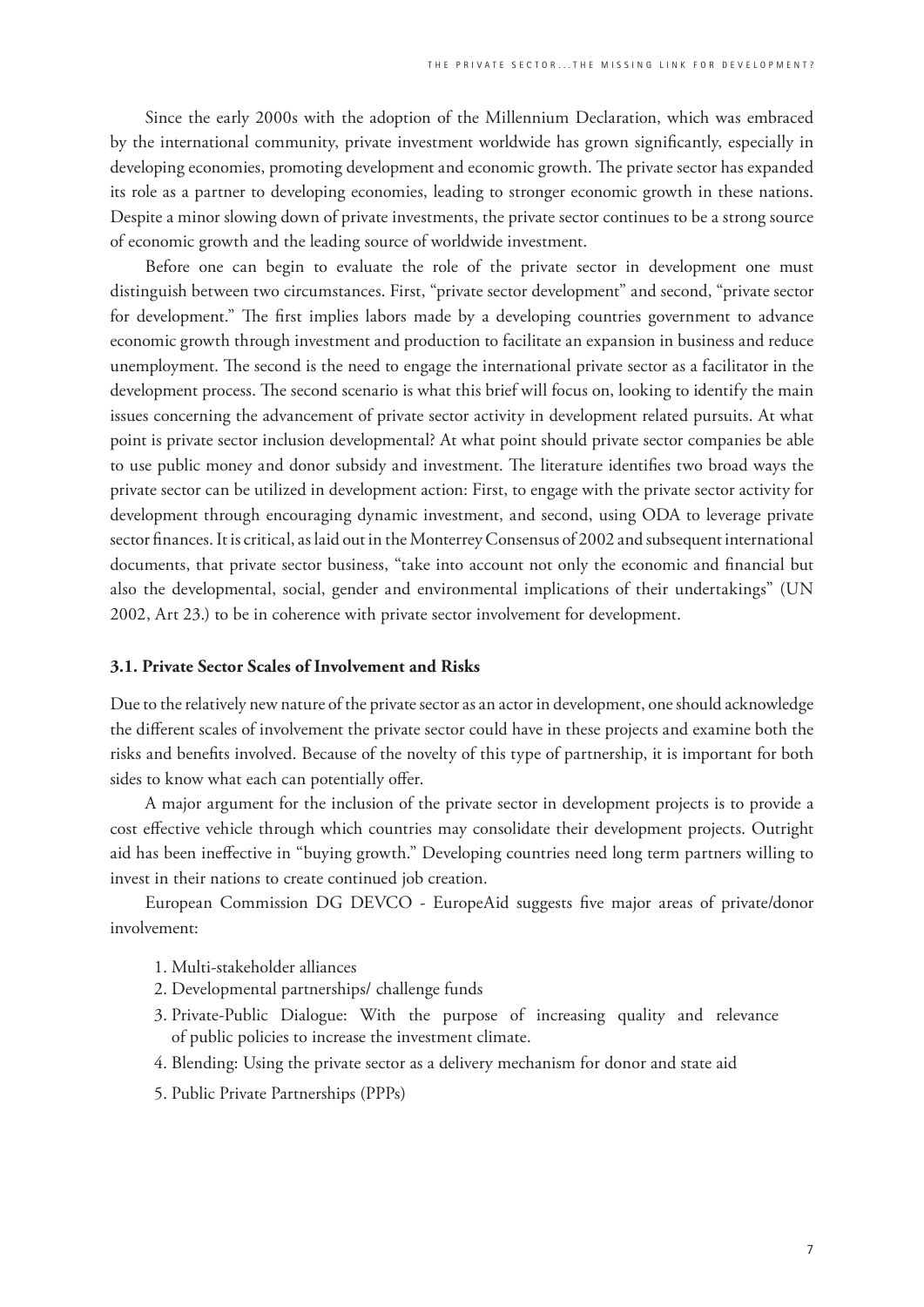|                           | <b>Private Sector</b>                                                             | <b>Private Sector (for) Development</b>                                                                            |                                                                                                               |  |
|---------------------------|-----------------------------------------------------------------------------------|--------------------------------------------------------------------------------------------------------------------|---------------------------------------------------------------------------------------------------------------|--|
| Development               |                                                                                   | <b>Private Sector Investment</b><br>for Development                                                                | <b>Private Sector Finance for</b><br>Development                                                              |  |
| Location                  | Domestic                                                                          | Domestic/International                                                                                             | International                                                                                                 |  |
| <b>Role of Donors</b>     | Supporting the<br>enhancement of the<br>domestic business<br>climate, credit etc. | Encouraging private sector<br>actors to make investments<br>in developing countries by<br>offsetting certain risks | Leveraging private sector<br>to provide finance to<br>development efforts                                     |  |
| <b>Type of Instrument</b> | Challenge, equity and<br>credit guarantee funds<br>etc.                           | Challenge funds for FDI,<br>development-related grants<br>and subsidies                                            | Public-private partnerships,<br>portfolio investment, private<br>equity, private infrastructure<br>funds etc. |  |

#### **Table 1: Forms of Private Sector Engagement**

Source: Byiers and Rosengren 2012

A further decline in direct ODA resources has lead to the expanded relevance of using aid to leverage the private sector's finances, otherwise known as "blending." This usually involves both ODA and investment loans to increase efficiency making the coordination of capital export paired with IDC priorities all the more essential (Markocsany 2013, 8). This affords the private sector a unique, heightened role in development projects, while staying within the boundaries of holding to development principals. Five potential possibilities of blending include:

- 1. Technical experience, know-how
- 2. Consulting in fostering more effective and efficient project design and delivery
- 3. Feasibility studies
- 4. The use of grants and loans to government
- 5. Portfolio investment, private equity, private infrastructure funds, PPPs

The use of PPPs has become increasingly essential as a mechanism for facilitating the private sector in collaborations with the public sector. This method allows the burden of risk and benefits of each party's expertise to be shared. While this brief does not look to delve into details about PPPs, it is important to discuss it briefly, due to the increasing popularity of incorporating the private sector. PPPs can range from 'publicly owned enterprises' to outright 'privatization' with numerous degrees of risk for both sides.

|                           | <b>Operation &amp;</b><br>Maintenance | Ownership       | Investment | Commercial<br><b>Risk</b> | Duration  |
|---------------------------|---------------------------------------|-----------------|------------|---------------------------|-----------|
| <b>Management Support</b> | Public & Private                      | Public          | Public     | Public                    | $1-2$     |
| O&M                       | Private                               | Public          | Public     | Public                    | $3 - 5$   |
| Leasing                   | Private                               | Public          | Public     | Semi-Private              | $8-15$    |
| <b>Concessions</b>        | Private                               | Public          | Private    | Private                   | $20 - 30$ |
| <b>BDO</b>                | Private                               | Public          | Public     | Private                   | $20 - 30$ |
| <b>BOT/BOO</b>            | Private                               | Public/ Private | Private    | Private                   | $20 - 30$ |

| Table 2: PPP Scales of Involvement and Risk |  |
|---------------------------------------------|--|
|---------------------------------------------|--|

Source: OECD, 2005, Note: Operate and Manage (O&M), Build Design Operate (BDO), Build Operate Transfer (BOT) and Build Own Operate (BOO)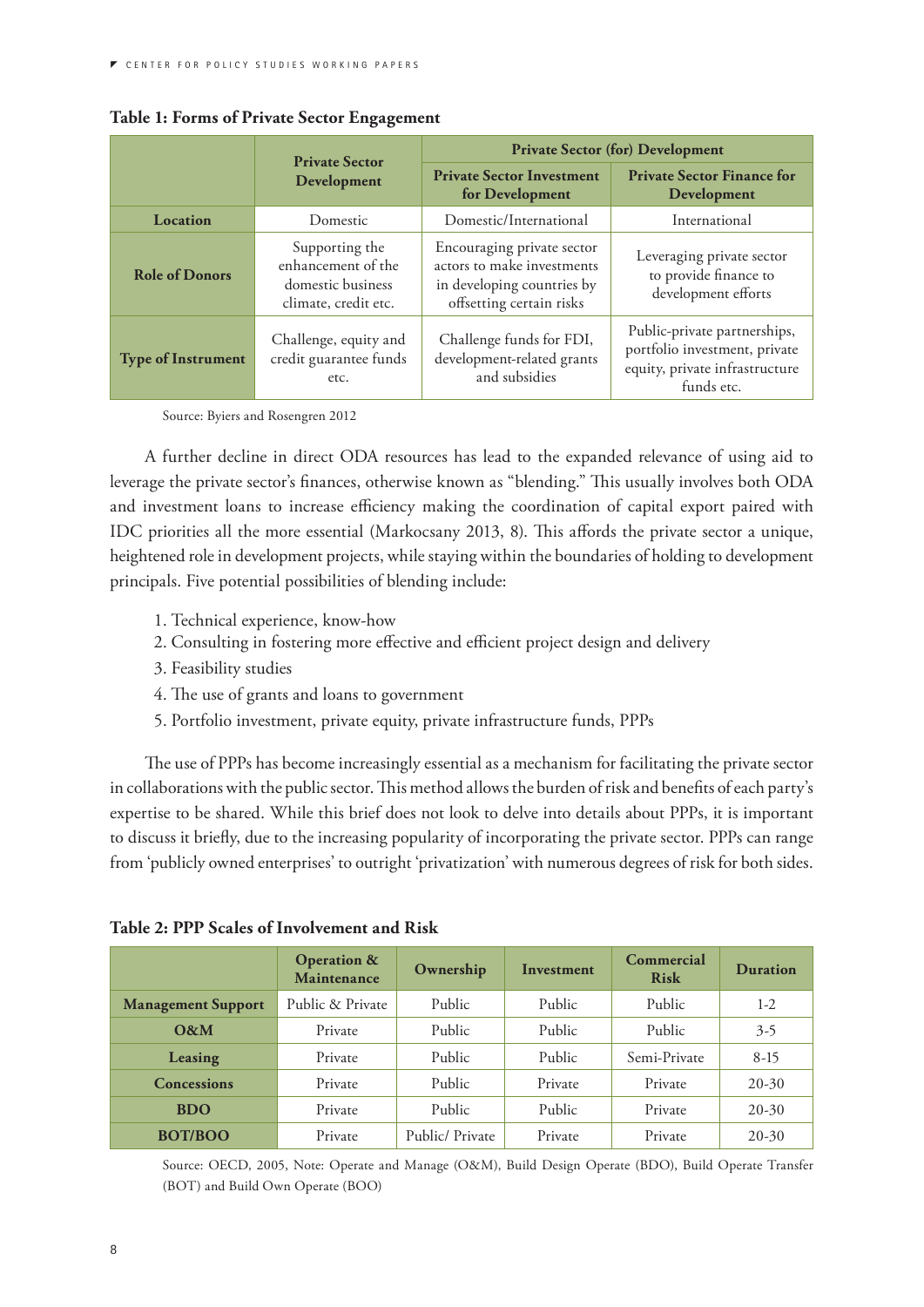While PPPs have become increasingly fashionable in attempting to incorporate the private sector into development, there are risks that should be acknowledged. PPPs could make it difficult to track and monitor money flows. There have been cited experiences in which management and affermage contracts have been unsuccessful at producing the efficiency gains expected, and often when they do achieve these efficiencies it is at the expense of competition (Gantsho 2010). PPPs may distort the development goals and priorities of governments as they choose financially viable projects over needed projects, despite the fact that PPP borrowing often is more expensive than public borrowing of projects (Gantsho 2010). Furthermore, PPPs have focused primarily in well-performing sectors, such as telecoms and energy; making it unclear if this model is compatible with all sectors and industries (Byiers and Rosengren 2012, 27). The recent re-municipalization movement in the water sector has shown how private sector involvement is often less efficient and more costly in some sectors. While these are risks stated for PPPs, many of these risks can be applied to a wide range of development activities involving the private sector and be generalized as risks for broader involvement of the private sector in development.

It is important to understand the implications of the private sector's involvement in development as a new mechanism of development effectiveness commitments with a fine line between simply untying aid and the promotion of private sector for development. Private inclusion through equity investment could foster ownership through the use of country systems, however, it could potentially undermine progress achieved at untying aid, through new financing mechanisms such as those of the export credit agency and other tied aid credits. Transparency is another major obstacle of private sector inclusion. Private flows of capital used for development, which may be subject to confidentiality agreements must be made transparent to meet development standards. Private sector involvement in development is redefining the meaning of ODA, specifically the development aspect. There has been a growing trend of large donor countries to exclusively advance economic growth as a means of solving all development goals, however this should not mean sacrificing the primary focus of poverty eradication and core development objectives. The private sector is highly proficient at creating economic development, but it must do so within the boundaries of core development tenants with the ultimate goal of poverty eradication and social development, not simply the accumulation of capital.

#### **3.2. Hungarian Private Sector in Development**

Hungarian private sector inclusion in development has largely taken form through exports. Since Hungary's accession to the EU, exports have become a major driving force of the economy. Between 2003 and 2011 external trade increased by 90% (Bartha 2013, 43). In the first two months of 2014 exports have risen by 7.1% already compared to the previous year (Hungarian Central Statistical Office 2014).

Previous studies by Leiszen (2013) and Bartha (2013), which focus on the relationship of Hungarian exports to Hungarian ODA recipient countries, show that growth of exports to selected ODA beneficiary countries such as China, Serbia, Montenegro, Ukraine, Kazakhstan, Egypt, Kenya, and Nigeria was 3.8% higher than the average (Bartha 2013, 44). The recession of 2008-2009 has had unequal effects on Hungarian exports, with more demand coming from Asia and Africa, China and Vietnam, Kazakhstan, Egypt, Kenya, and Nigeria, and decreasing and stagnate demand from the Balkan region and Eastern Europe, including BiH, Serbia, Montenegro, Macedonia, and Ukraine.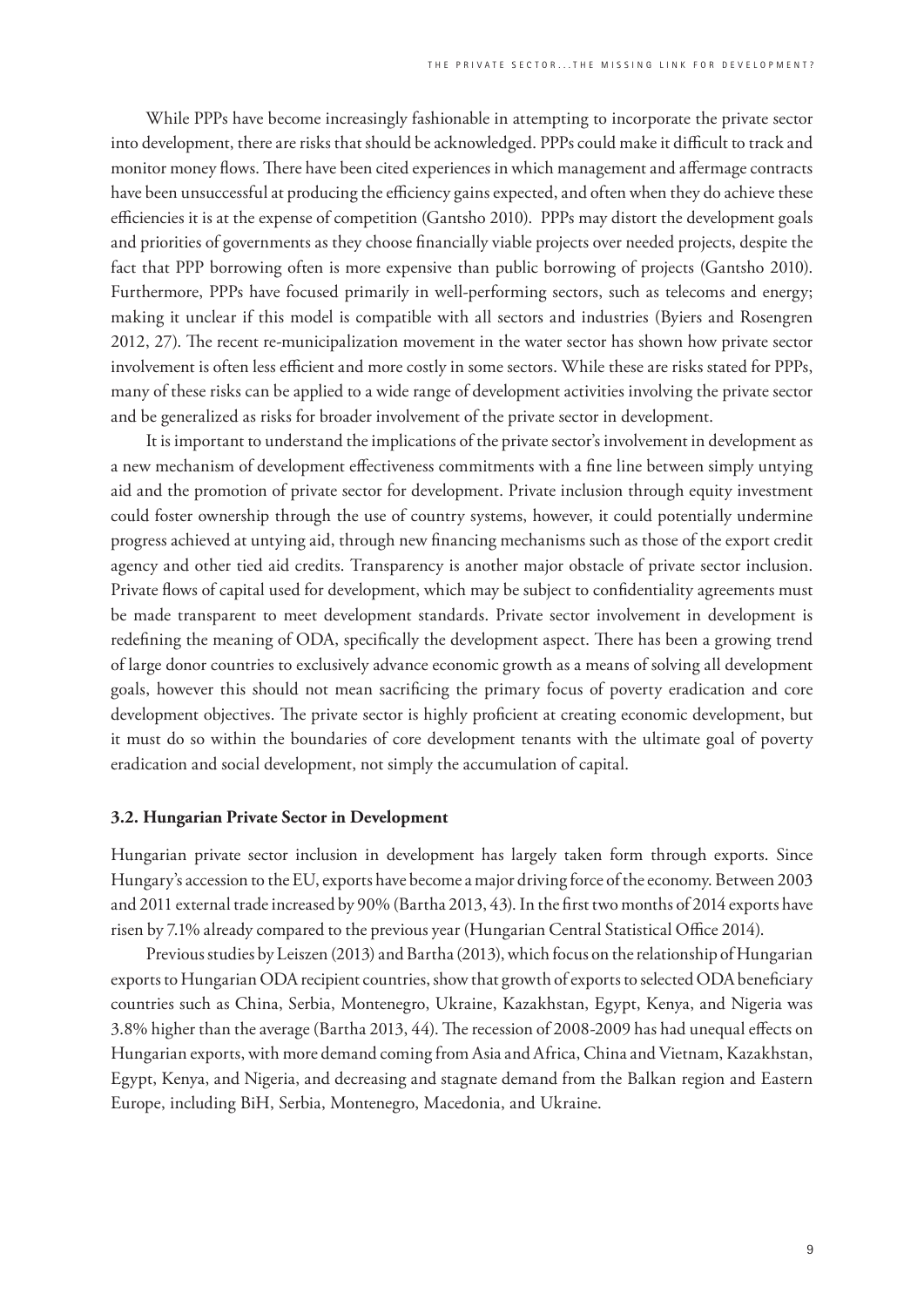

**Graph 1: Export Dynamics (Goods) 2008-2013 %**

Source: Author (Based on Bartha 2013)

**Graph 2: Export Dynamics (Services) 2008-2013 %**



Source: Author (Based on Bartha 2013)

Hungary has a significant trade surplus to South Eastern Europe, the Balkans and Africa, with imports from these covering typically only 10-30% and in the case of African countries less than 10% of Hungarian exports (Bartha 2013, 44). Hungary predominantly exports machinery and pharmaceuticals to these countries, however, in the case of Africa, Hungary also exports organic chemicals, plastic articles, textile products, ceramic products and furniture. In East Asian countries,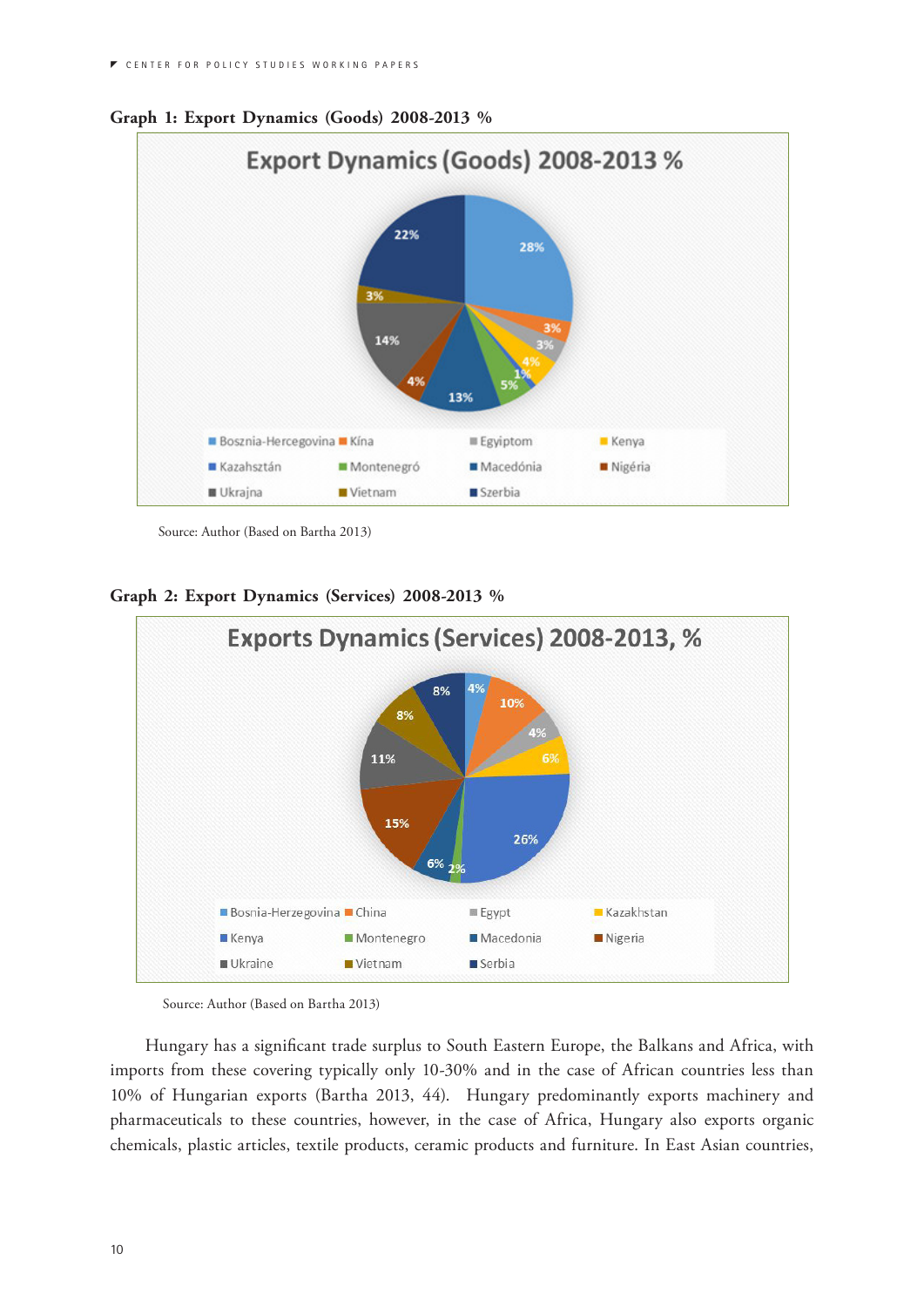specifically China and Vietnam, Hungary has a trade deficit. Hungarian exports to these countries are largely the same, primarily machinery products, pharmaceuticals, chemicals and furniture.

Besides exports, a number of Hungarian private sector companies have been involved in international development efforts, focused in a few key fields, predominantly humanitarian aid, technical assistance, agriculture, infrastructure and water management. A few prominent projects include:

- Construction of schools in Afghanistan and Montenegro;
- Support for breeding of economically important fish species in the Mekong Delta of Vietnam
- Technical assistance for agricultural production in Moldova;
- • Agricultural training in Kenya
- • Capacity building of municipalities and civil servants in Serbia, Montenegro, Ukraine and Bosnia and Herzegovina;
- Water purification infrastructure development in Bosnia and Herzegovina;
- • Groundwater management and irrigation in Ethiopia;
- Providing medical equipment in Yemen and Iraq;
- Academic training of professionals in Laos, and Macedonia;
- • Water-purification and service system construction in Vietnam;
- • Water Infrastructure in South Africa;
- • Rehabilitation of water treatment plants in Sri Lanka

Hungary has also participated in joint scholarship programs with the UN FAO for Vietnam, and Afghanistan.

Despite these projects, the Hungarian private sector involvement in development projects remains low. A recent explorative survey from 2012, found that this could essentially be attributed to a lack of capacity of the Hungarian companies. Fifty percent of companies cited a, "lack of open and transparent access to financial instruments' as a major difficulty" for participating in international development projects (Bartha 2013, 50). This lack of capacity can be seen as both a fiscal barrier and a deficiency of local connections in these developing economies.

The international financial crisis has had severe consequences on the Hungarian banking sector (as cited in Bartha, 2013, 48). This has led to a significant amount of reluctance from private banks to take part in development financing. The only Hungarian bank to be active in development is the OTP Bank. OTP Bank currently has operations in eight countries besides Hungary, however OTP branches have under performed in countries where Hungary gives aid, specifically Serbia, Montenegro, and the Ukraine, placing these operations at the bottom of abroad operations performers (OTP 2012, 16). This information makes it unlikely that OTP is active in providing development financing in these countries.

Hungary's major sources of financing for development projects in DAC countries is through the EXIMBANK of Hungary, which will be considered in greater detail in section four.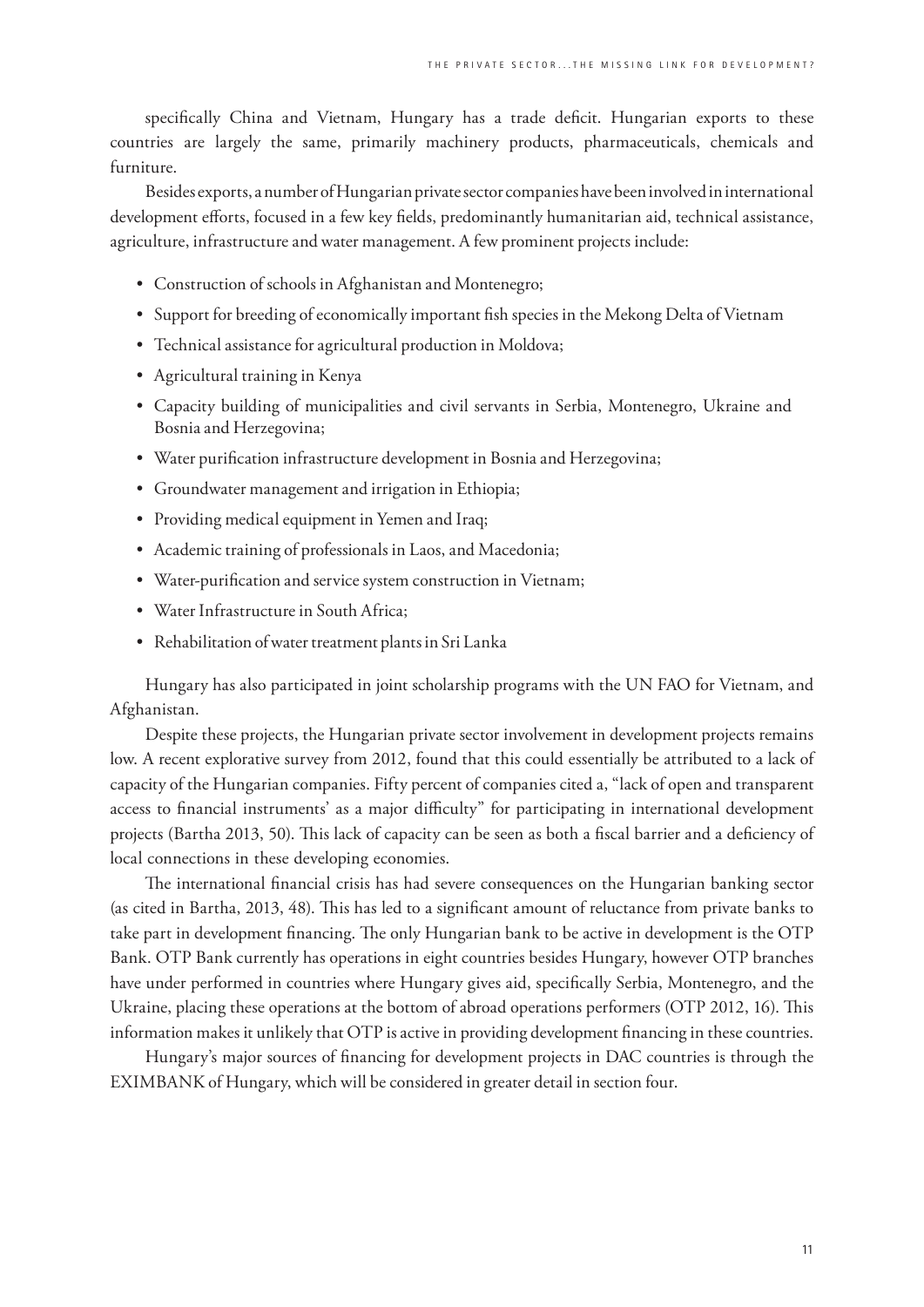#### **3.3. Hungarian Private Sector - CSO Partnerships**

While public-private partnerships are more commonly practiced, increasingly NGOs and the private sector are realizing that partnerships may benefit both parties in their development endeavors. Private sector–NGO partnerships could become the desired missing ingredient in ensuring that private sector inclusion in development can be achieved in a responsible and dynamic manner.

This brief takes a preliminary explorative look at the potential costs and benefits as viewed by these two individual groups if they were to work together in a development partnership. Survey data has been accumulated through questionnaires circulated to Hungarian civil and private sector organizations, through a collaboration of the Central European University's Center for Policy Studies in conjunction with the Hungarian International Trade Agency (HITA).

#### **3.3.1. Survey Findings**

It should be noted that these findings are merely explorative and the results can only be considered valid for the organizations that participated in the survey. This survey is not representative of the entire populations of these groups and therefore cannot be generalized to the larger aggregate.

For those organizations that participated in this survey, overwhelmingly both groups, CSOs and the private sector, viewed "transparency" as being pivotal to executing development projects in any type of partnership. 93.33% of CSOs and 83.3% of the private sector viewed this as being a major priority. "Sustainability of projects" was considered the second most critical with a response of 93.33% by CSOs and 75% by the private sector. Interestingly, the third most important category above "accountability" and "social responsibility" was, "involving local actors" in projects, 73.33% of CSOs and 58.33% of the private sector viewed this objective as being highly important in the implementation of development projects. While "returns on financial investment," many would suspect are not the primary driver for CSOs in the implementation of development projects, more interestingly only 50% of the private sector responded that this was the main objective of participating in development.

When questioned what would be the biggest risks of working in a partnership both CSOs (66.67%) and the private sector (75%) viewed "administrative and bureaucratic barriers" as being significant risks. 75% of the private sector viewed "conflicting project objectives due to different interests in development approaches" as a risk, while 53.34% of CSOs did not view this a risk at all. Intriguingly, 58.33% of private sector respondents viewed working with CSOs as a "political risk."

When questioned as to what the major benefits would be in a partnership, both CSOs (80%) and the private sector (83.33%) stated that "sharing human resources," would be one of the foremost benefits. 100% of private sector respondents stated that working with CSOs could benefit their operations through increased "regional, language, and legal expertise." While, 93.33% of CSOs stated private sector "technical knowledge and infrastructure" could be beneficial to their operations. Both CSOs (73.33%) and the private sector (91.66%) further viewed each other's "network" as being a potential benefit stemming from a partnership.

The results of this explorative survey are broadly consistent with the literature on this subject with no real surprises; however, the results do give insights for the Hungarian context and potential partnerships between these two groups. These survey results are notable in two areas in particular, however, the private sectors lower then expected emphasis on "return on financial investment" and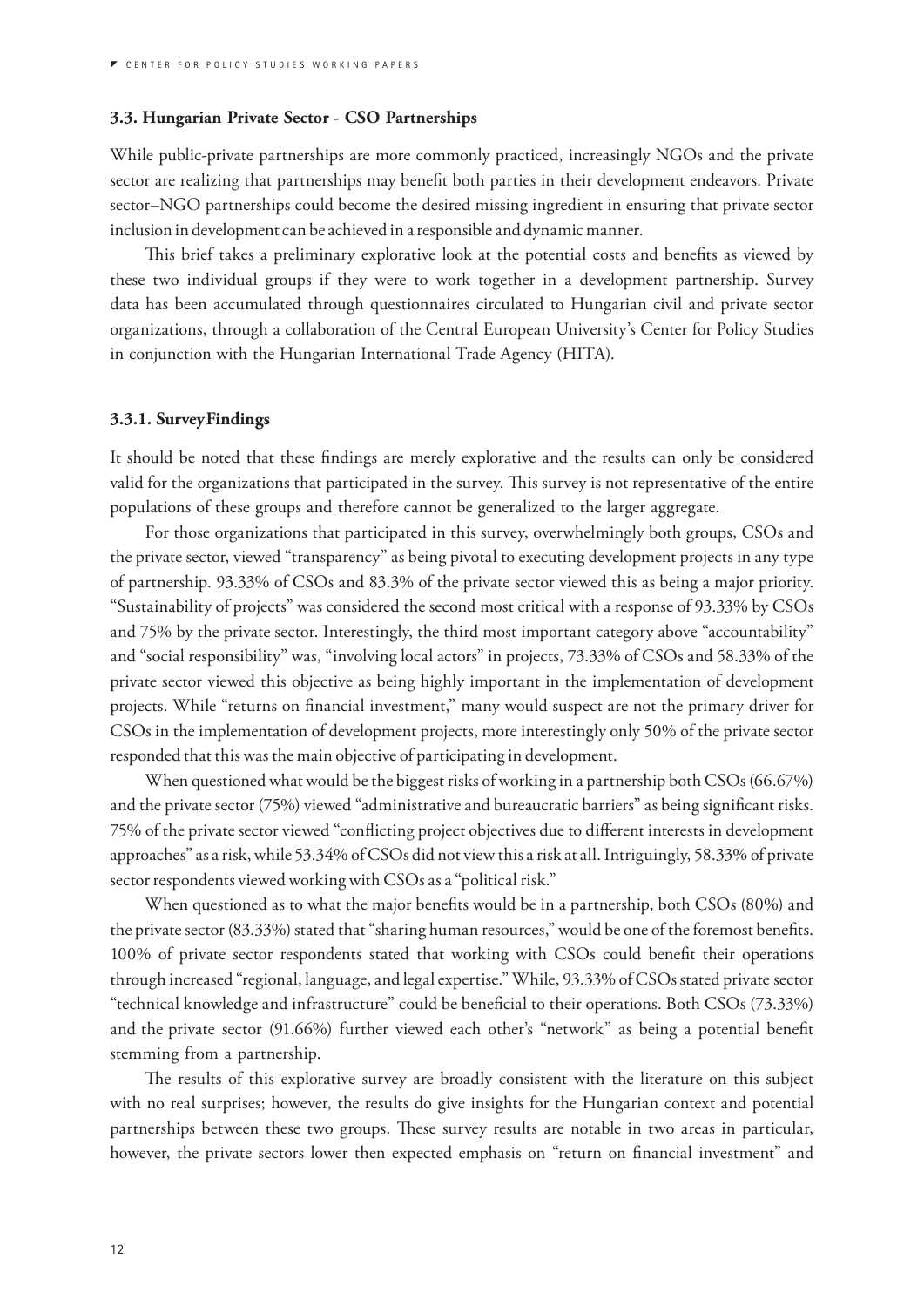both groups lack of weight on "accountability" and "social responsibility." Optimistically, both groups placed a large weight on "involving local actors," which if practiced could lead to more ownership of projects by developing countries, and falls in line with the Paris Declaration. Although obvious risks are apparent, this survey also shows notable benefits that could be gained through engaging in these types of partnerships.

#### **4. POLICY COHERENCE FOR DEVELOPMENT**

#### **4.1. Policy Coherence for Development Background and Overview**

With an ever increasingly interconnected and globalized world, a more robust need for national and international consistency between various countries' policies has become increasingly evident. Additionally, with increased involvement of the private sector in development greater coherence is necessary to mitigate potential risks of this new actor and to ensure developmental focus is maintained on not only economic growth and accumulation of capital but more importantly poverty eradication and social development. policy coherence for development (PCD), first began to be acknowledged in the 1990s, but has recently become more important, not only for individual countries, but for groups of countries, such as the European Union, OECD and United Nations members, as well as members of the G-groups. Policies in today's world no longer have borders, and policy makers must be considerate of not just local, but national, regional and global tiers of this system. "All countries have a shared responsibility to ensure that their policies are conducive to, or at least do not undermine, development elsewhere" (OECD 2013). In May 2012, the OECD adopted their "Strategy on Development," stressing the importance of member countries capacities and willingness to design policies in coherence with development and thus endorsing further steps to follow PCD. The European Union has also been an active proponent of PCD, embedding these ideas in their European Consensus on Development in December 2005. With the active pressure of CONCORD (European NGO Confederation for Relief and Development), the EU has been keenly applying PCD in an effort to increase advancement towards the UN's Millennium Development Goals. This has lead to the EU's commitment to PCD in five principal areas, trade and finance, climate change, food security, migration, and security.

Because there is no internationally agreed upon definition of PCD, it can become difficult to ascertain where the priorities of PCD should be positioned, in the policy making process, or focused in institutional mechanisms (OECD 2013). Policy Coherence for Development can take many forms in practice, however as a working basic definition, it can be defined as, "the absence of incoherences, which occur when other policies deliberately or accidentally impair the effects of development policy or run counter to its intentions" (Ashoff 2005, 1). The OECD (2013) and Picciotto (2005) further define PCD's goal as to "…enhance understanding of the development dimensions of member country policies and their impacts on developing countries." Picciotto (2005) emphasizes the importance taking into consideration the trade-offs and potential synergies across all sectors from agriculture and health to education and investment, with consideration of development goals. A grander, overarching definition could be seen then as creating consistency between all policies in all areas, with the objective of realizing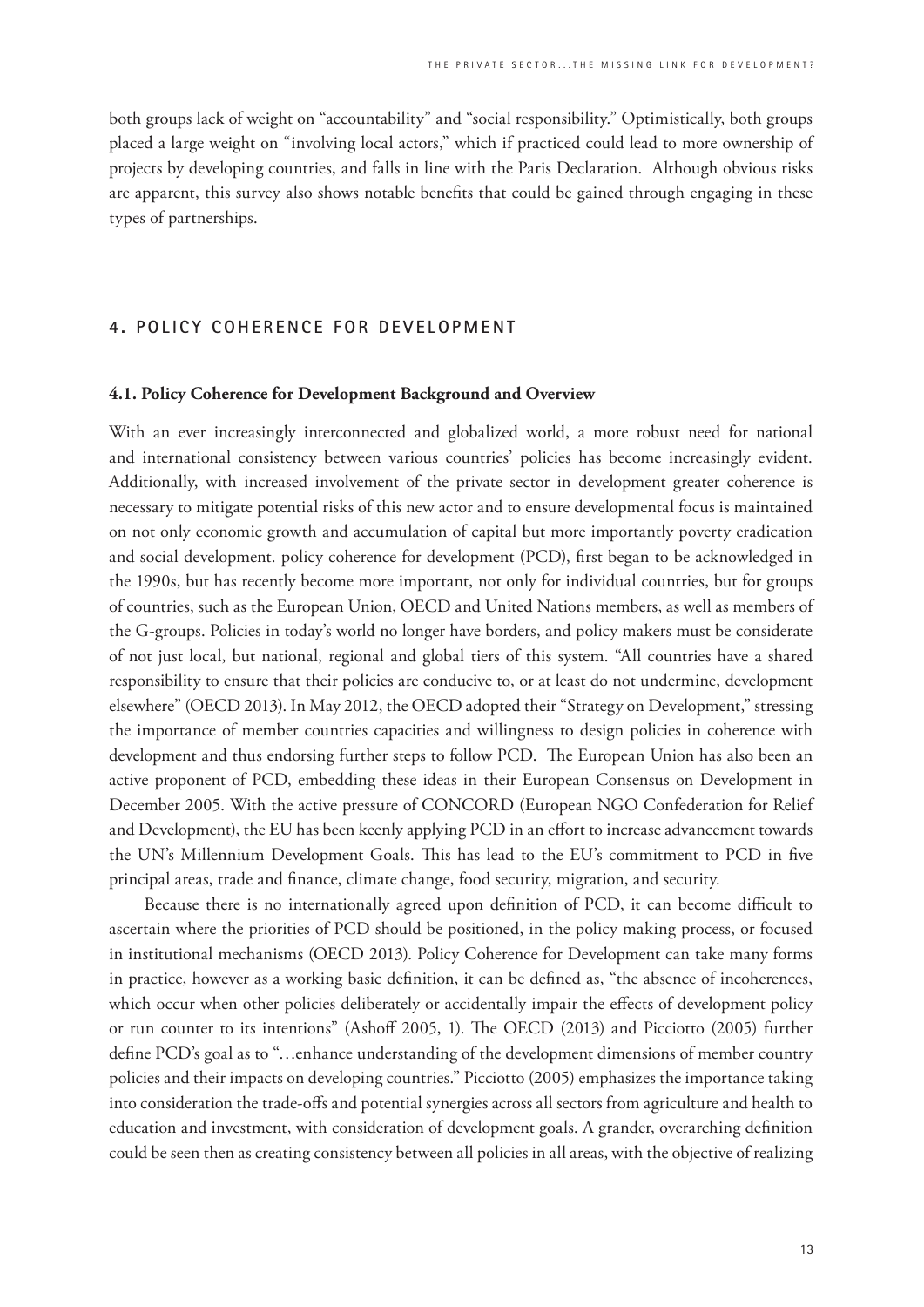distinct development goals. It is important here to acknowledge the objectives laid out in the 2002 OECD mandate, "Action for a shared Development Agenda," that not only is the importance of PCD to circumvent adverse effects, which could hurt development potential in developing economies, but also the need to utilize "positive synergies" from all policy areas to maximize development potential. In this approach PCD is two fold, eliminating negative policy incoherences, while capitalizing on policy synergies to maximize the effectiveness of development policy.

In general, at this point, each international organization (IO) often substantiates their individual motivation for PCD. Guido Ashoff, describes three distinct justifications for strengthening PCD making it a legitimate objective to be pursued by all IOs. First, the "negative" justification, or the harmful outcomes stemming from a lack of consistency among policies, which recently has become increasingly prevalent, especially in the EU (eg. illicit financial flows, as well as agricultural policies related to biofuels). Second, the "strategic justification" claims that PCD is a responsibility of global governance and acts as a means to globalization. Lastly, the "substantive-programmatic" justification, that PCD is a product of the "demand for sustainable development as the supreme guiding concept of global governance" (Ashoff 2005, 1). These goals have been more explicitly defined in the UN's Millennium Development Goals (MDGs).

The OECD has laid out five key areas essential to PCD:

- 1. Internal Coherence: Consistency between a single country's distinctive aid objectives and modalities, for ex. Bilateral aid, multilateral aid, technical assistance, and aid synthesized through NGOs and the private sector.
- 2. Intra-governmental Coherence: Consistency between a country's development aid and non-development aid policies to promote further development goals.
- 3. Inter-governmental Coherence: Consistency between contributions of a country's aid and no-aid policies in terms of their development policies.
- 4. Multilateral Coherence: Multilateral consistency between policies and actions of bilateral donors, multilateral IOs and other development organizations, including consistency between adopted multilateral communiqués for development.
- 5. Developing Country Coherence: Whether developing countries benefit from the international environment and to enhanced economic and social well being through the adoption of certain policies.

Thus one may see that the goal of policy coherence is to overcome political, social and multilevel governance issues evident and strive to develop coherence by giving attention and analysis to the intricacies of the interactions of all levels of policy. Governments are attempting to achieve this by aligning other policies with development policies and strategies.

#### **4.2. PCD Application in Hungary**

The MFA has begun drafting a more extensive and all-inclusive strategy of international development cooperation and has taken this opportunity to attempt to incorporate PCD into it. Overall, the strategy has been commended by civil society groups as an endeavor to address points these groups have identified, primarily strengthening the coordination role of the MFA, the creation of an ODA Act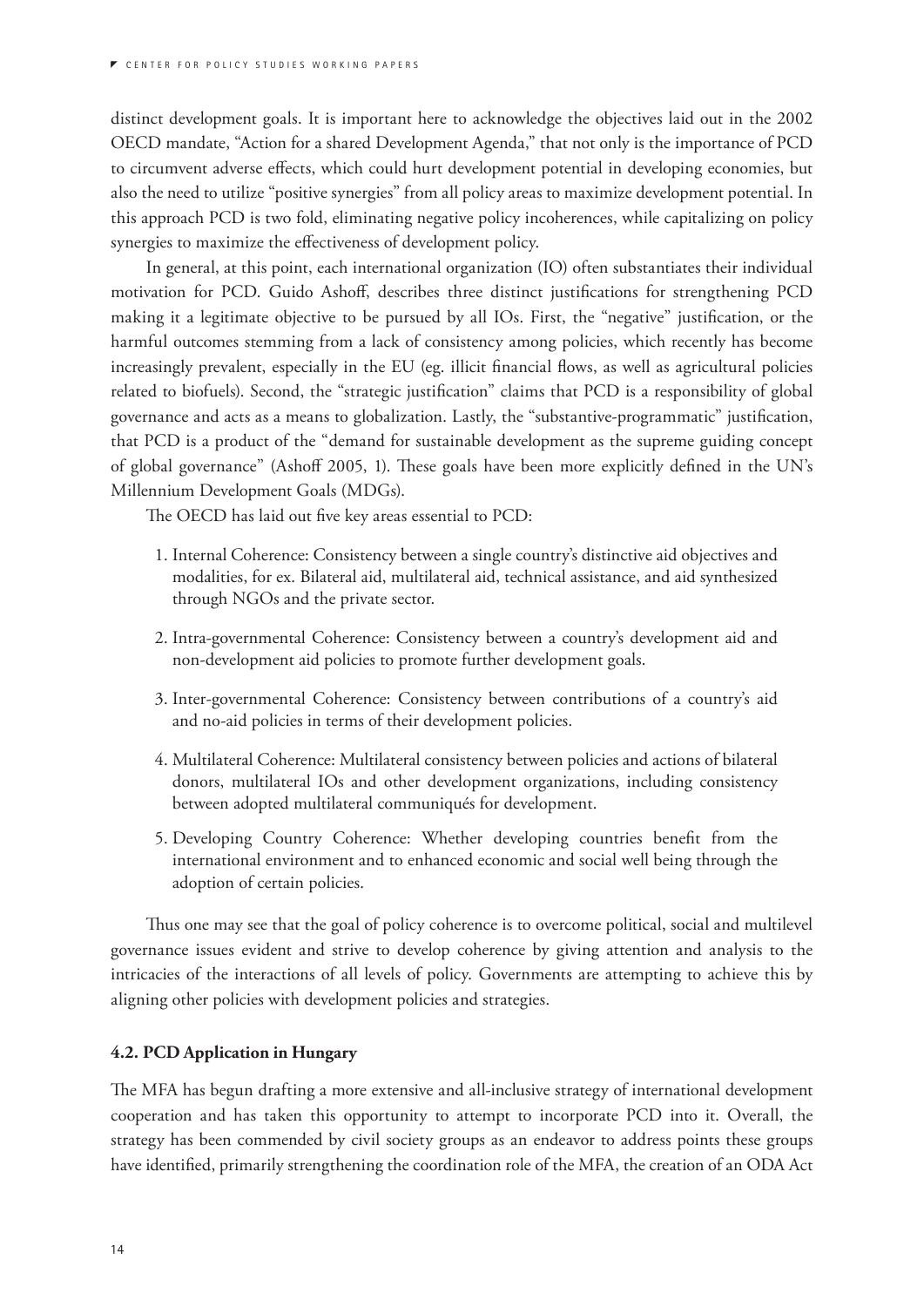and the enlargement of ODA funds (Hand 2014). The MFA's new strategy also contains the topics of monitoring and evaluating this process, which would strengthen PCD. Nonetheless, this new strategy, on the whole, does not focus on implementation of these strategies, making it lack political will. Three major aspects of this framework can be considered lacking from a PCD perspective:

- 1. The strategy does not address how state institutions are affected, making it unclear as to who each partner country would correspond with, the MFA or line ministries.
- 2. The strategy does not make clear the relationships between regional strategies, ODA strategies and action plans, with regard to implementing order.
- 3. Goals and objectives are not clearly defined in terms of contributing to development implementation and how policies could be coordinated.

References to PCD in this text are frequent, however, at each instance the interpretation appears to be unclear. In this strategy, "IDC policy takes into account the priorities of other policies and then encourages them to strive for enforcing IDC aspects" (Hand 2014). It is primarily other policies that should strive for coherence with development policies. Monitoring and evaluation are fundamental characteristics for putting PCD into practice but this can only be achieved if policies are monitored after implementation to make sure coherence is achieved. Without a tangible framework, process, or indicators to implement this goal, there can be no means of identifying inputs and outputs. In addition to lacking reference to a monitoring and evaluation framework, the new development strategy fails to delegate relevant human resources to such tasks.

#### **5. HUNGARIAN DEVELOPMENT AND FOREIGN POLICY**

#### **5.1. Hungarian Foreign Development Policy History**

Since their accession to the European Union (EU), many have called new member states, such as Hungary, "reluctant donors." Authors, such as Simon Lightfoot and Balazs Szent-Ivanyi, have pointed to many different reasons why this may be, however, many new member states justify their reluctance, arguing that they have little capacity in this field. This stems from the fact that new member states have vastly smaller resources to be allocated to any one project than older donors, which would put them in a subordinate role with regard to program design and implementation. Hungary's "reluctance" to this type of development aid can be accentuated by their outright rejection to participate in some joint initiatives, such as that organized in Moldova by the EC in 2011-2012 (Lightfoot and Szent-Ivanyi 2013, 14).

Despite this so called "reluctance", it should be observed that international development and foreign aid policy have been components of Hungary's foreign policy tool set since as early as the 1970s under communism, when it actively promoted foreign aid policies with mutually politically aligned countries such as Vietnam, Cambodia, Laos, Mongolia, Cuba, Angola, South Yemen and Ethiopia (Dreher, Nunnenkamp, and Thiele 2011, Leiszen 2013, Markocsany 2013). Hungary's "reluctance" as a multilateral donor, has led to Hungary's promotion of the private sector for development, seeing this as a more strategic means to development and directly beneficial to Hungarian interests.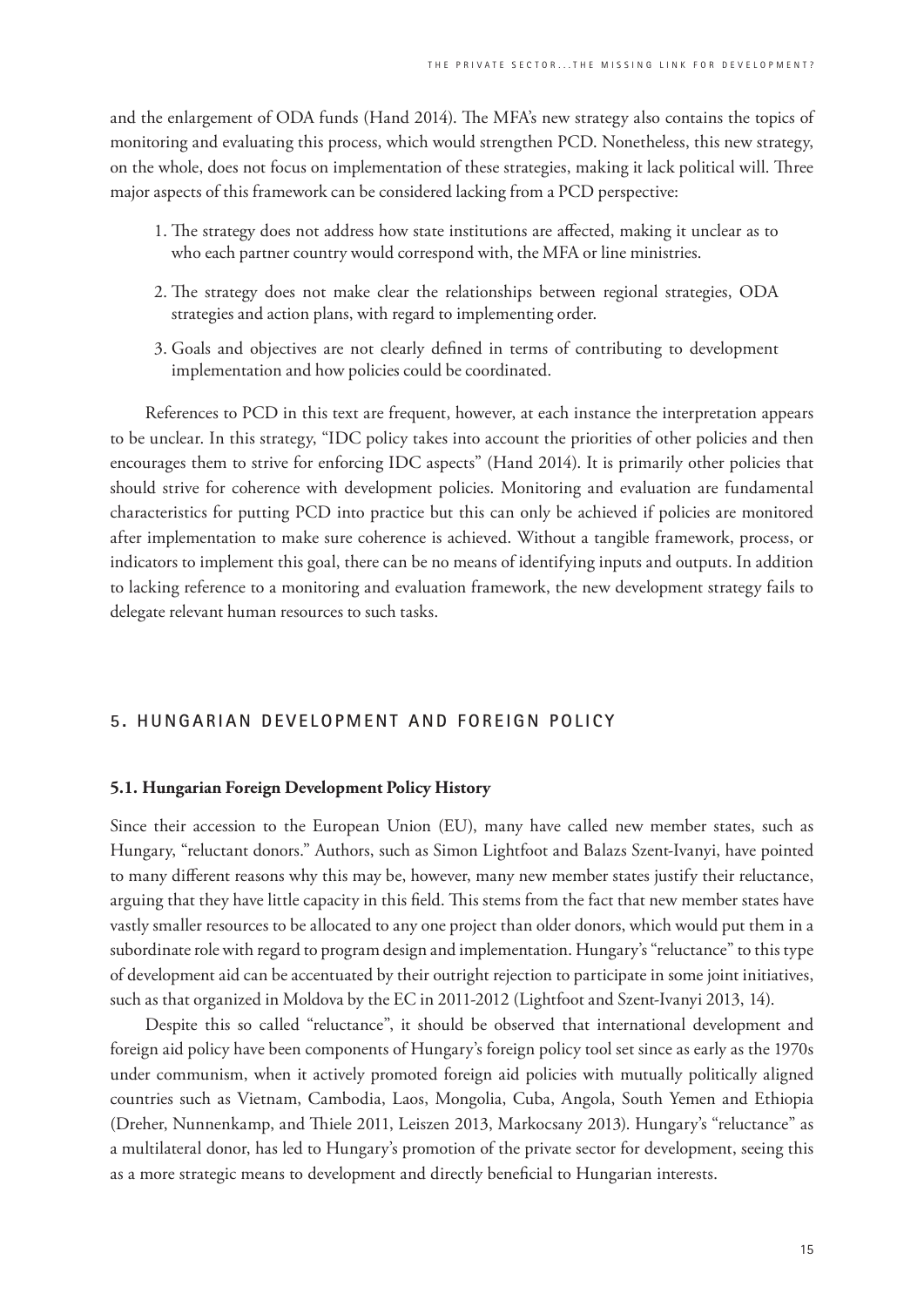#### **5.2. Current International Development Policies and Foreign Policy Strategy for Promoting the Private Sector**

#### *5.2.1. Hungary's International Development Policy*

Hungary's first international development policy was fostered by their membership into the OECD in 1996 (MFA 2003). In 2001, Hungary developed a more articulated development policy document, (Government Decision 2319/1999 (07.12.) for international development cooperation (IDC) in order to comply with UN, MDGs, OECD and EU norms (EC 2014). According to this document, the Ministry of Foreign Affairs (MFA) is in charge of planning and coordinating Hungary's international development program and humanitarian aid operations through the International Development Cooperation Department (IDCD) (EC 2014). The MFA administers roughly 20% of total development offerings, while the rest is allocated by other Hungarian line-ministries (MFA 2006). It has been reported by officials, however, that this document has largely become outdated (Leiszen 2013, 87). This document is the only overview of policy of Hungary's IDC activities. Hungary's new IDC strategy is in the process of being developed and is currently going through review by the Hungarian Civil Society, which has shown support for many of the current amendments. Hungary's new IDC strategy, as indicated in Section Two, in its current proposed form as yet does not cover monitoring and evaluation. This new strategy also does not cover the political will for implementation; for instance, there is no indication of human and fiscal resources to achieve these new reforms. As stated above, only 20% of development aid is offered by the MFA, while the remaining 80% is offered through other governmental departments, and line ministries, making the vast majority of IDC activity difficult to evaluate as a whole (MFA 2006, Leiszen 2013, 87).

In 2011, Hungarian ODA was \$140 million, a 14.6% increase in real terms. Hungary's ODA to GNI ratio rose from .09% to .11%. Bilateral assistance accounted for 24% of ODA, while multilateral assistance equaled as much as 76% of ODA (OECD 2014). In 2012 Hungarian ODA has had an almost 7.5% decrease, leaving it at \$119 million. ODA to GNI collapsed from .11% to .10%, largely due to Hungary's reduction of multilateral ODA to the EU.

As established in the MFA's (2006) "Hungarian International Development Policy: Hungary - a New EU Donor Country," the eight major categories of Hungarian development assistance are:

- • Advisory: Sharing Hungary's experience in political-economic transition, fostering free market conditions and providing assistance to SME
- • Knowledge transfer
- Education, vocational training
- Health services: technical support, management know how, pharmaceuticals
- • Agriculture: farm development, biotechnology, training, food industry
- Environmental protection
- • Water management, water resource development
- • Infrastructure development

While international development cooperation remains an essential part of Hungary's foreign policy, Hungary has recently been a more pro-active proponent of the use of the private sector in its development strategy. As stated in its "Foreign Economic Strategy," a major goal is to promote Hungarian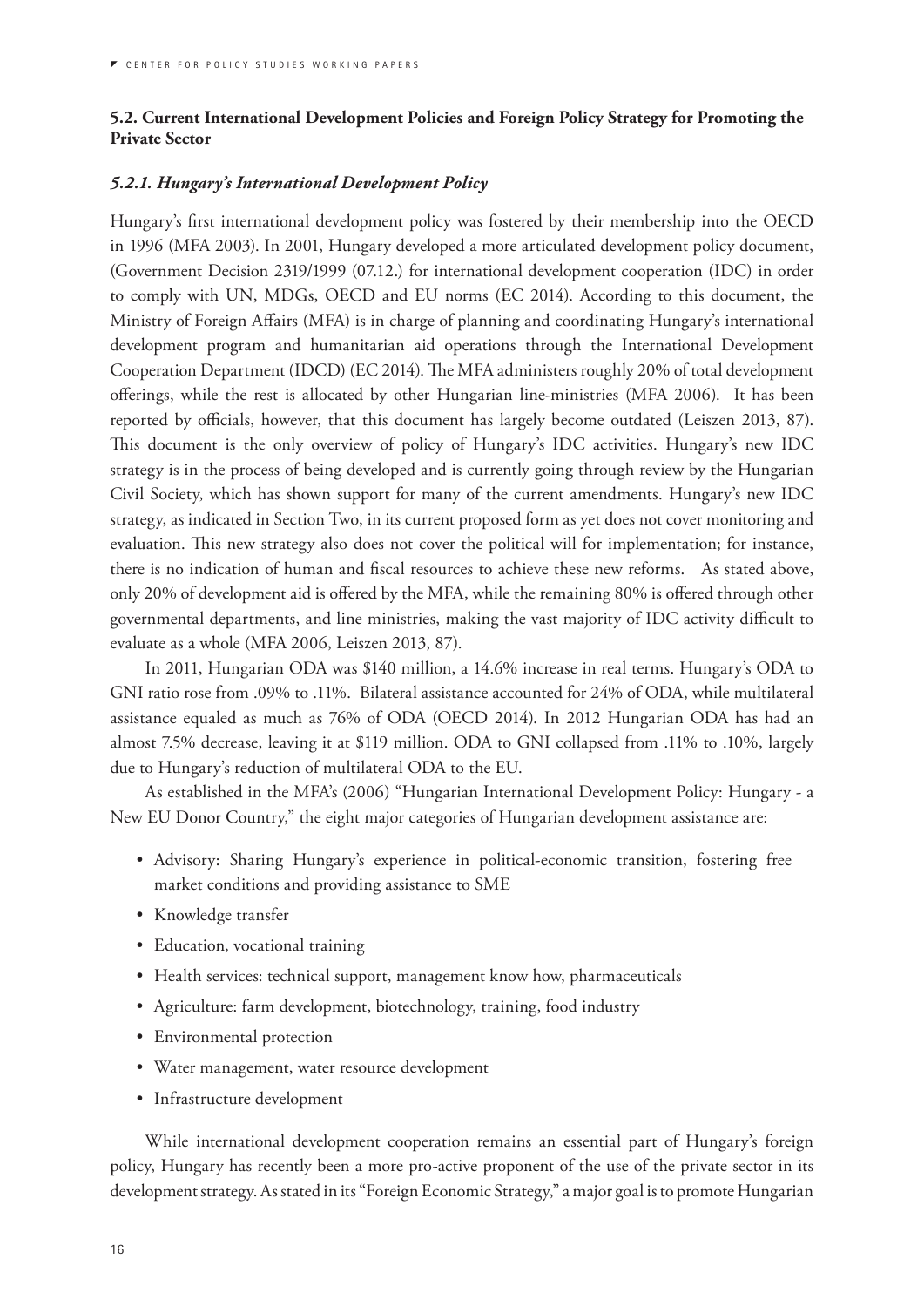business in international markets, by focusing on SMEs in foreign markets (MFA 2011). Nonetheless, Hungarian development projects struggle to compete due to a lack of framework for all actors to utilize. "A harmonized national strategy would afford Hungary's international development initiatives a chance to prevail in a highly competitive international market milieu" (Markocsany 2013, 9).

#### *5.2.2. Hungary's Foreign Policy Strategy*

According to Hungary's 2011 Foreign Policy strategy document, Hungary's FP has largely shifted East, as this document points out, the world is currently seeing a potential realigning of power resulting from the "relative decline of the political and economic power and leadership of the 'West'- basically North America and Europe" leading to an "Eastern Opening" (MFA 2011). Hungary has made countries such as China, Brazil, India, Indonesia and other high growth countries a priority in their FP. Hungary has placed considerable focus on Asia and considers it to be one of the most prominent features of its foreign policy. Hungary has stated that cooperation with African countries have had rather low profitability and a "very low" degree of efficiency (MFA 2011). Hungary's FP places a large emphasis on the advancement of Hungary's economic interests, making it the "focus" of Hungarian FP (MFA 2011). "Helping Hungarian exports and advancing foreign investment…is the goal of our foreign policy in promoting Hungarian economic interests" (MFA 2011, 10). The MFA strongly believes that Hungarian economic actors abroad can play an integral part in influencing increased investment back into the domestic Hungarian economy.

#### **5.3. Hungarian Trade Agreements**

Trade agreements can be seen as a means for a government to promote trade activity as well as create ongoing partnerships. The Hungarian government often claims its central role in promoting the private sector is predominantly in relation to trade, however, since Hungary's accession to the EU, its trade agreements have become essentially centralized trade agreements with the EU. Thus one sees very little actual content to the Hungarian government's claimed promotion of the private sector through these agreements.

While the Hungarian government's role in establishing new trade agreements is limited, it can be observed, based on studies, by Szent-Ivanyi (2012, 2013) and Leiszen (2013), that Hungary has primarily maintained bilateral relations with lower-middle (LMIC) and upper-middle income (UMIC) DAC countries, either in CEE, the Balkans or Asia. Kenya is the only lower income country of the three African countries (Kenya, Nigeria, Egypt) that Hungary currently maintains bilateral trade relations with. These trade policies also emphasize the Hungarian government's promotion of the private sector in development projects through stronger ties to these countries. Here one can see that Hungary does not actively promote stronger ties with least developed countries (LDC) or low-income countries (LIC), except in Kenya. These actions appear to be a product of Hungary's FP and regional strategy of supporting those countries in close proximity geographically and "Eastern Opening."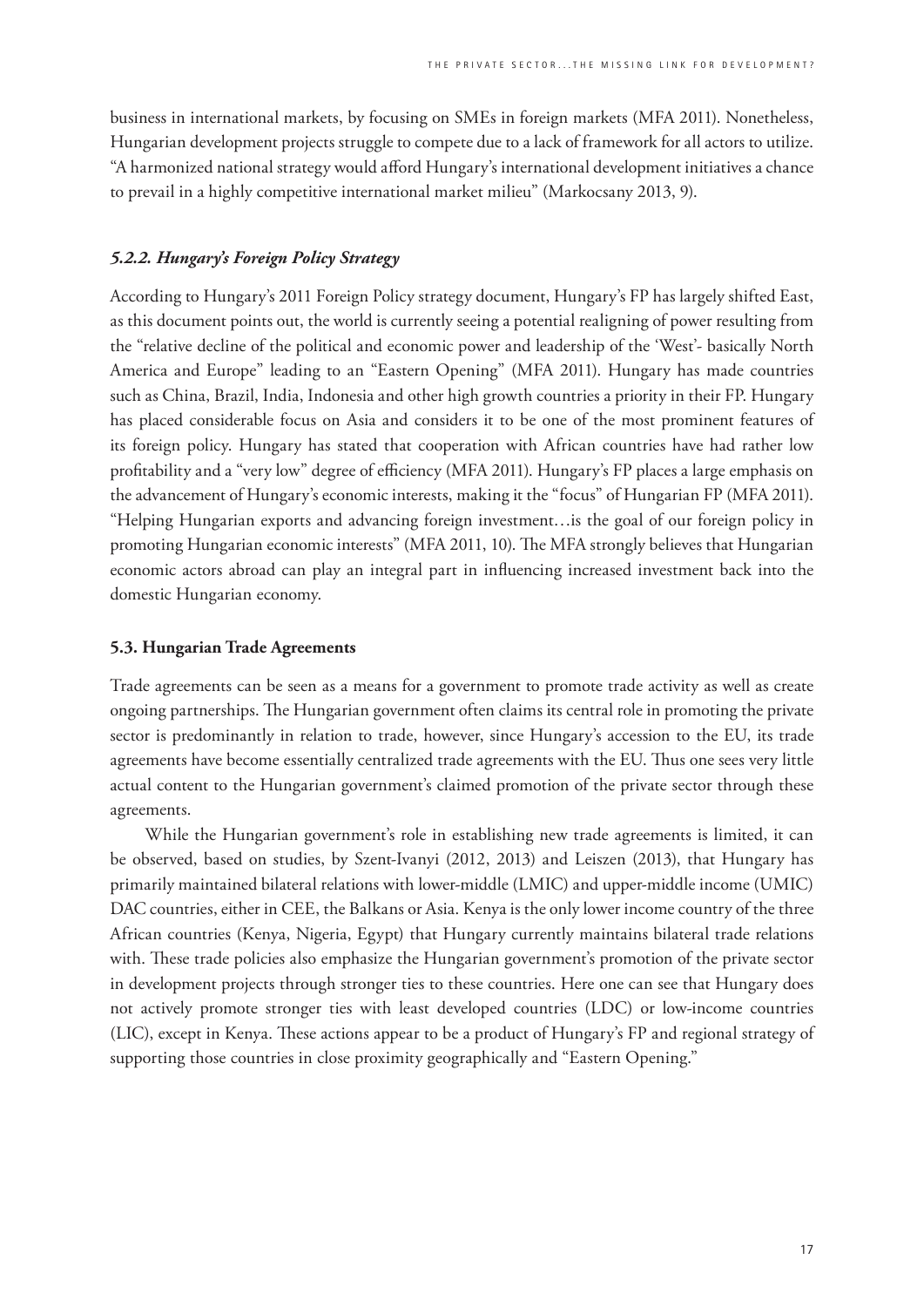#### **6. HUNGARIAN IMPORT-EXPORT BANK PLC (EXIM)**

The Hungarian Import-Export Bank Plc. (Eximbank) and the Hungarian Export Credit Insurance Plc. (MEHIB) provides Hungarian exporters financing and insurance facilities. Eximbank and MEHIB serve to support Hungarian exporting enterprises by providing financing credit to strengthen the capacity of this sector and lead to future growth for the Hungarian economy. "EXIM's objective is – while assessing and channeling the needs of exporters – to provide a coherent range of lending, guarantee and insurance products that cover the entire spectrum of export activity, from production through manufacturing to the support of the sales process" (EXIM 2014). The Ministry for National Economy oversees both the Eximbank and MEHIB, with the goal of promoting Hungarian goods and services abroad. For the function of this analysis the bank and insurer will jointly be referred to simply as EXIM.

 EXIM is important for this analysis because according to its mandate, its purpose is to provide financing and insurance to higher risk international trade activities, predominantly, those which involve higher "country risk," due to the loss of traditional commercial bank financing for these trade activities (EXIM 2012, 40). This is important to our analysis of the private sector's involvement in development projects, specifically in DAC countries. This analysis looks to examine two facets of EXIM's operations, firstly, its regulations and conditions for financing with regard to its acknowledgment and use of internationally practiced mechanism to prevent environmental and human rights abuses and secondly, to evaluate if EXIM promotes exports more decidedly to specific target countries who are considered, "high priority", as promoted by the Hungarian MFA and their development policy. It is of particular interest to this research if PCD can be observed in the actions of EXIM and the MFA.

#### **6.1. Regulations and Human Rights Conditions for Financing**

An overview of the EXIM literature available online (annual reports, regulation, and requirement statements) shows that EXIM's mandate prescribes that it adheres to the legislative frameworks of the OECD and EU. According to EXIM's website and "Environmental and Social Policy," EXIM must insure that projects adhere to reasonable environmental and social considerations. The bank assesses environmental and social impacts and risks, which are considered in the application process. By law, EXIM must make special considerations for these impacts when assessing a client's project in coherence with OECD regulation. As of July 2, 2012, EXIM has adapted its policies to provide better coherence with the OECD ECG document, "Recommendation of the Council on Common Approaches for Officially Supported Export Credits and Environmental and Social Due Diligence." To this extent, EXIM strives to follow the "Guide to Human Rights Impact Assessment and Management" (HRIAM) fostered by the International Business Leaders Forum (IBLF), International Finance Corporation (IFC), and UN Global Compact.

EXIM's principals with regard to environmental and social policy can be condensed as the following:

- • To comply with all pertinent Hungarian legislation as well as international commitments and environmental agreements.
- • To observe legal regulations pertaining to international commercial and confidentiality and business welfare, with regard to those applicable rules.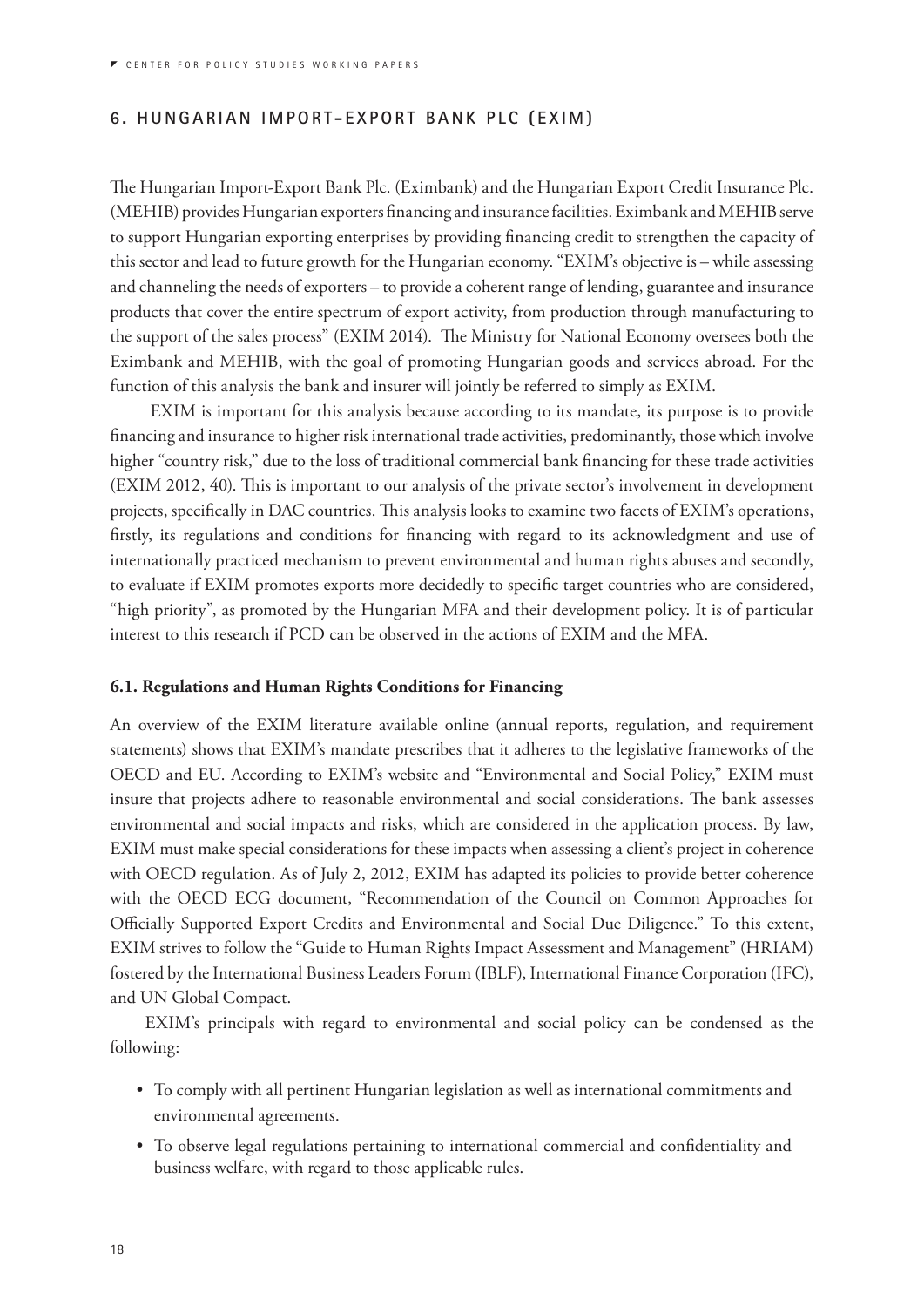- To work in conjunction with the stakeholder country, respecting the buyer countries rules and regulations during the assessment of environmental and social impacts stemming from exporters.
- • To make rules and measures flexible enough to sustain future development.

While EXIM follows (HRIAM) protocols, it is difficult to asses to what degree. EXIM has a sixstep procedure for assessing the environmental and social impact of their companies:

*Pre-screening:* Identifies the applicant with regard to the "scope-criteria."

*Screening:* Identifies the applicant with regard to potential environmental and social impacts. This stage looks to classify the applicant in terms of transaction type.

*Classification:* Initial categorization of the applicant, and level of potential impact is assessed from A (High Impacts), B (Medium Impact), C (Low Impact) with regard to social and environmental issues.

*Review:* Based on classification, applicants may have to conduct ESIA. Category A projects are required to submit an ESIA. All other Categories may do so if chosen but are not required to.

*Decision:* "Made on the basis of a complex assessment in the course of which the insurer accepts the transactions (subject to conditions if necessary) if it meets the relevant criteria" (EXIM 2014). In accordance with international protocols the insurer should not confirm a contract if the terms are not consistent with the host country or relevant international standards, or if it would lead to a major negative social or environmental impact.

*Monitoring:* Ex-post tracking of environmental and social impacts are "applied occasionally," but only if monitoring has been determined a precondition for the project.

While EXIM attempts to take into account relevant international protocols and norms in its consideration of applicants, it is largely undeterminable to what level of due diligence they use these standards. As stated in their Procedures, EXIM "should" benchmark projects alongside host country standards and against the relevant aspects of all ten World Bank Safeguard Policies, the International Finance Corporation Performance Standards, European Community standards, and other internationally recognized standards (EXIM 2014). EXIM, relies primarily on the information provided by the client (EXIM 2014). The bank may collect further information from independent sources, "if it is considered necessary (e.g. finance institutions, other insurers, green organizations)" (EXIM 2014) Additional information on the frequency and to what degree this information is pursued is important to determine to what extent the bank does its due diligence in assessing environmental and social impacts. The fact that "monitoring" or ex-post tracking is only considered for "high impact" cases and only "applied occasionally," leaves significant room for clients to participate in acts of moral hazard. Without ex-post monitoring mechanisms it is difficult to assess "low impact" projects to the full extent of their impact and to provide PCD to ascertain project's tangible impact.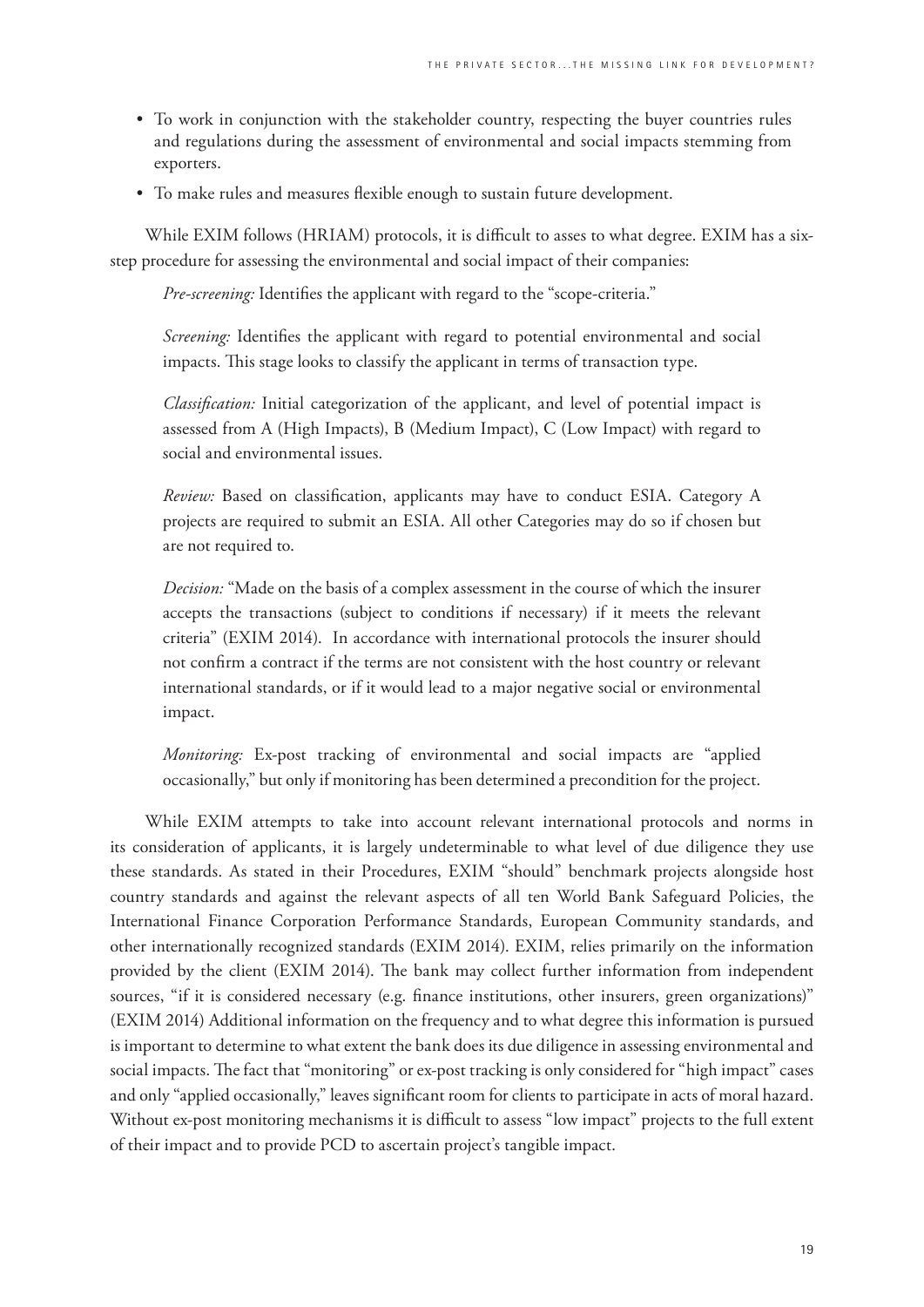The above review of EXIM policies suggests that there is room for improvement. While traditionally overwhelming focus is placed on monitoring and assessing developing country's performance, it is still generally uncommon to follow PCD principals and monitor the impact of developed country's policies to both insure they meet their goals and do not have negative impacts. International financial institutions (IFIs), including EXIM, have been among the slowest to adopt ex-post monitoring measures. Many IFIs have not promoted a 'policy space' or the capacity for developing nations to conduct their own evaluations, leaving the burden on IFIs (Picciotto 2014, 317). From an accountability standpoint, it is essential that, in accordance with PCD, unnecessary incoherence either unintended or intended resulting from being uninformed or incompetence or resulting from favoritism, should be prevented (Picciotto 2014, 322).

#### **6.2. Development Financing**

 At the end of 2009, EXIM adopted its new business strategy and business policy plan. The focus of this new approach was to create more consistency between EXIM and the Hungarian Government's foreign economic policy. A major new aspect of this policy was to support small and medium sized enterprises in Hungary through export financing activates and bring them into the government's general economic and development goals (EXIM 2011).

|                    | 2009        | 2010  | 2011    | 2012  |
|--------------------|-------------|-------|---------|-------|
| <b>Russia</b>      | X           | 45%   | 36%     | 15%   |
| Romania            |             |       |         | 6%    |
| Other              | X           | 46%   |         | 6%    |
| EU                 | $\mathbf X$ |       | 59%     | 59%   |
| <b>USA</b>         |             |       | $0.2\%$ | 3%    |
| Brazil ****        | $\mathbf X$ |       |         | $2\%$ |
| Serbia****         |             |       |         | 2%    |
| Croatia            |             |       |         | 2%    |
| Iraq***            |             |       |         | $1\%$ |
| Canada             |             |       |         | $1\%$ |
| Ukraine***         | X           |       |         | 1%    |
| Egypt***           |             | 3%    | 1.4%    | 1%    |
| China****          | X           |       |         | $1\%$ |
| Tajikistan**       | X           |       |         |       |
| Macedonia ****     | X           |       |         |       |
| Slovenia           |             |       | 0.5%    |       |
| Thailand****       |             |       | 0.2%    |       |
| Turkey****         | X           |       | 0.3%    |       |
| Laos*              | X           | $1\%$ | 0.3%    |       |
| Belarus****        | $\mathbf X$ | $1\%$ |         |       |
| Republic of Yemen* |             | $1\%$ |         |       |
| Kazakhstan****     | X           | 3%    |         |       |
| Montenegro****     | $\mathbf X$ | $1\%$ | 2.1%    |       |

#### **Table 3: EXIM Export Distribution 2009-2012**

Source: Author (based on EXIM Annual Reports) \*=LDC \*\*=LIC, \*\*\*=LMIC, \*\*\*\*=UMIC. "X" = Recipients (No formal % data)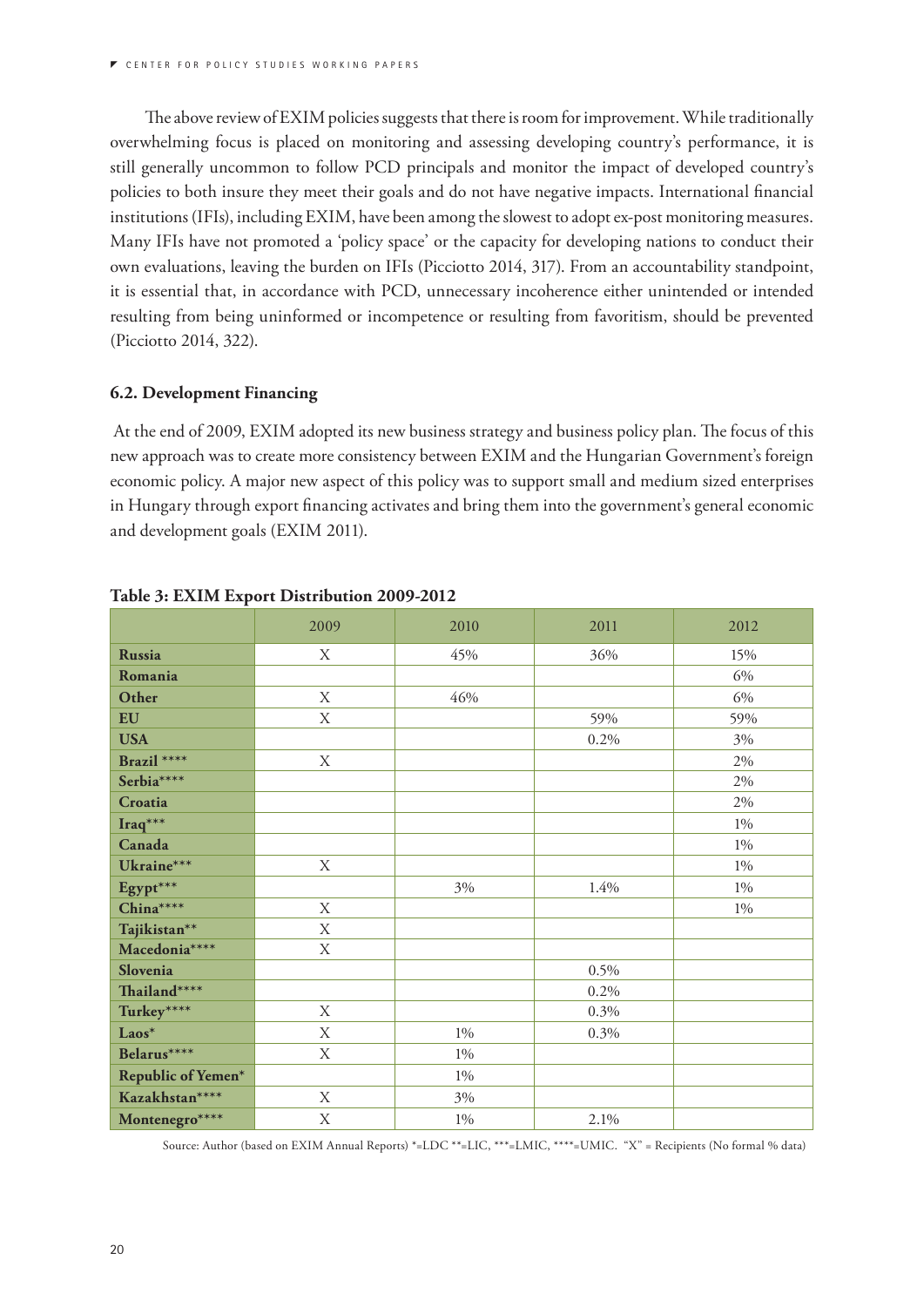#### **6.2.1. IFC Trust Fund**

EXIM's role as a development actor has recently expanded through its contributions to the International Finance Corporation's (IFC) Trust Fund portfolio. IFC trust funds are used as a mechanism for channeling concessional development finance. EXIM has committed \$20 million to an IFC trust fund for advisory services. Officials from EXIM have stated that these funds will be used for developing the markets of countries in North Africa, the West Balkans, Mongolia, Vietnam, and Laos, as well as certain CIS countries, in accordance with the MFA's foreign strategy. These funds will be used for projects in the water management, agriculture and health care sectors. EXIM officials have also stated, in coherence with the IFC that these funds will be allocated 50% to the private sector and 50% to the governments of the countries of projects chosen. The IFC will determine which projects will be funded out of this trust with no preference shown towards Hungarian enterprises. This can be seen as an improvement on the side of the Hungarian government's allocation of development aid by means of uncoupling direct aid from exports from tied aid loans. It might be noted, that the sectors and regions in which these funds have been earmarked are areas in which Hungarian enterprises hold a comparative advantage, as shown in previous sections. EXIM officials have indicated that these contributions will serve as a share of Hungary's new multilateral aid contributions in the coming years.

#### **6.2.2. Tied Aid Loans**

Tied aid loans have traditionally been a major source of financing of development activity for the Hungarian government in their promotion of the private sector. Tied aid credits, have been deemed as a "preferential credit facility" by EXIM according to their literature. EXIM officials have indicated that the bank may be moving away from this traditional method of financing by adopting more innovative strategies modeled after western donor countries approaches. EXIM officials have further stated that tied-aid has never been considered a development tool by the bank and that it is looking for more robust vehicles of financing. This is indicated in the portfolio of EXIM, with a decline in tied-aid loans since 2009. Hungary's ODA has declined in this same period, making it difficult to determine if this is a decoupling or the result of a overall reduction of ODA.

On February 12, 2014, EXIM deputy CEO signed a co-operation agreement with the Chinese Export-Import Bank (SINOSURE) to strengthen ties between these two institutions and to promote further bilateral development goals. This is consistent with the Hungarian Government's policy of "Eastern Opening" established in May 2012. EXIM also expanded its official development strategy, on March 19, 2014. To meet pressing development goals, Hungary agreed to provide \$20 million to the IFC to help support private sector activity in Asia, the Middle East and North Africa, and the Balkans. This pledge was made by EXIM to the IFC's advisory activities. These funds will primarily be used to fund agricultural, water management and health industries in countries such as Kazakhstan, Vietnam, Egypt and Albania.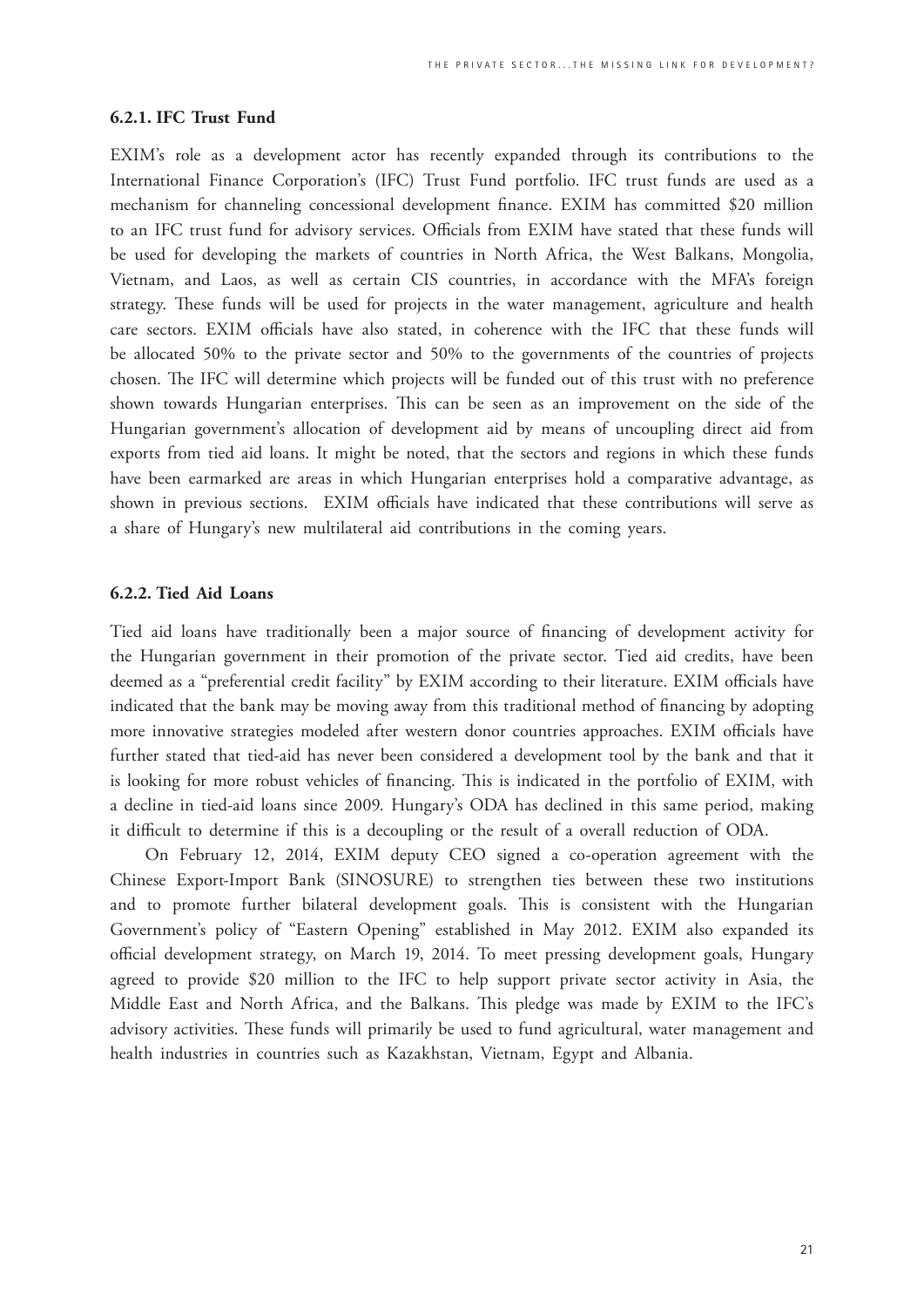#### **7. CONCLUSION AND SUMMARY**

Private sector for development can be a key driver for economic development, improving job creation opportunities and inclusive growth, while still adhering to international standards and norms.

While during the EU accession process Hungary complied with the EU's acquis communautaire, since their accession, relatively little pressure has been put on Hungary from the EU for continued compliance. This has become evident through Hungary's development strategy as outlined in past research and in this paper, which does not primarily focus on LDC or LIC, but primarily on "key trade" partners outlined in their FP. As both Horky (2012) and Szent-Ivanyi (2012) have shown, most new member state countries, Hungary included, comply with very few of the recommendations in the acquis, channeling relatively meager amounts of aid to Africa, in Hungary's case only Kenya, Nigeria and Egypt, none of which are considered LDC and only Kenya falling into the LIC category. It can be observed that Hungarian aid is generally tied to exports, as opposed to budget support or joint programming.

 Based on the lack of a clearly articulated development strategy, it is very difficult for one to make the conclusion that Hungary's development policy plays a significant role into it's foreign policy or export promotion through EXIM and trade agreements. Hungary's foreign policy puts a heavy emphasis on export promotion. It would seem, as supported by this analysis, that Hungary's ODA is used to promote current trade partners. While the author acknowledges the problem of causality in either direction with regard to Hungary's ODA and EXIM's export promotion, based on the documents and literature assessed, there is less evidence suggesting that ODA is being used in conjunction with the private sector for wider international development goals. It could be possible that the government tracks the private sector, seeing where investment goes on its own and then attempts to develop it further and create a more business friendly environment. The author also acknowledges the likelihood that there is no causal relationship between either of these factors and that they are both completely independent, based on Hungary's only now growing use of policy coherence evidenced in the literature.

 The Hungarian government appears to lack a strong donor identity and development strategy and framework. This coupled with the fact that the MFA, plays a relatively small role in overall IDC activates, only 20%, while the majority, 80% of development contributions are the responsibility of line ministries, suggests that there is room for improvement with regard to adherence to PCD. Without a cohesive strategy, framework, and support instruments, it is difficult to make the MFA's promotion of domestic private actors into international development projects, however, the Hungarian government's acknowledgment of PCD into their new IDC strategy is a significant step forward.

Section four shows that EXIM has adopted the fundamental communiqués set forth by most international organizations for environmental and human rights scrutiny in philosophy. One might consider, however, assessing more fully, beyond this research, the extent to which EXIM has been taking precautions to apply international standards in these projects and specifically looking at ex-post assessment of project impact. Projects EXIM has financed since 2009, and previous research, might suggest that it is not a primary facilitator of development, but predominantly a mechanism of export promotion and therefore, following Hungary's overarching foreign policy. There is still considerable opportunity for EXIM to become a more intrinsic player in the Hungarian development strategy.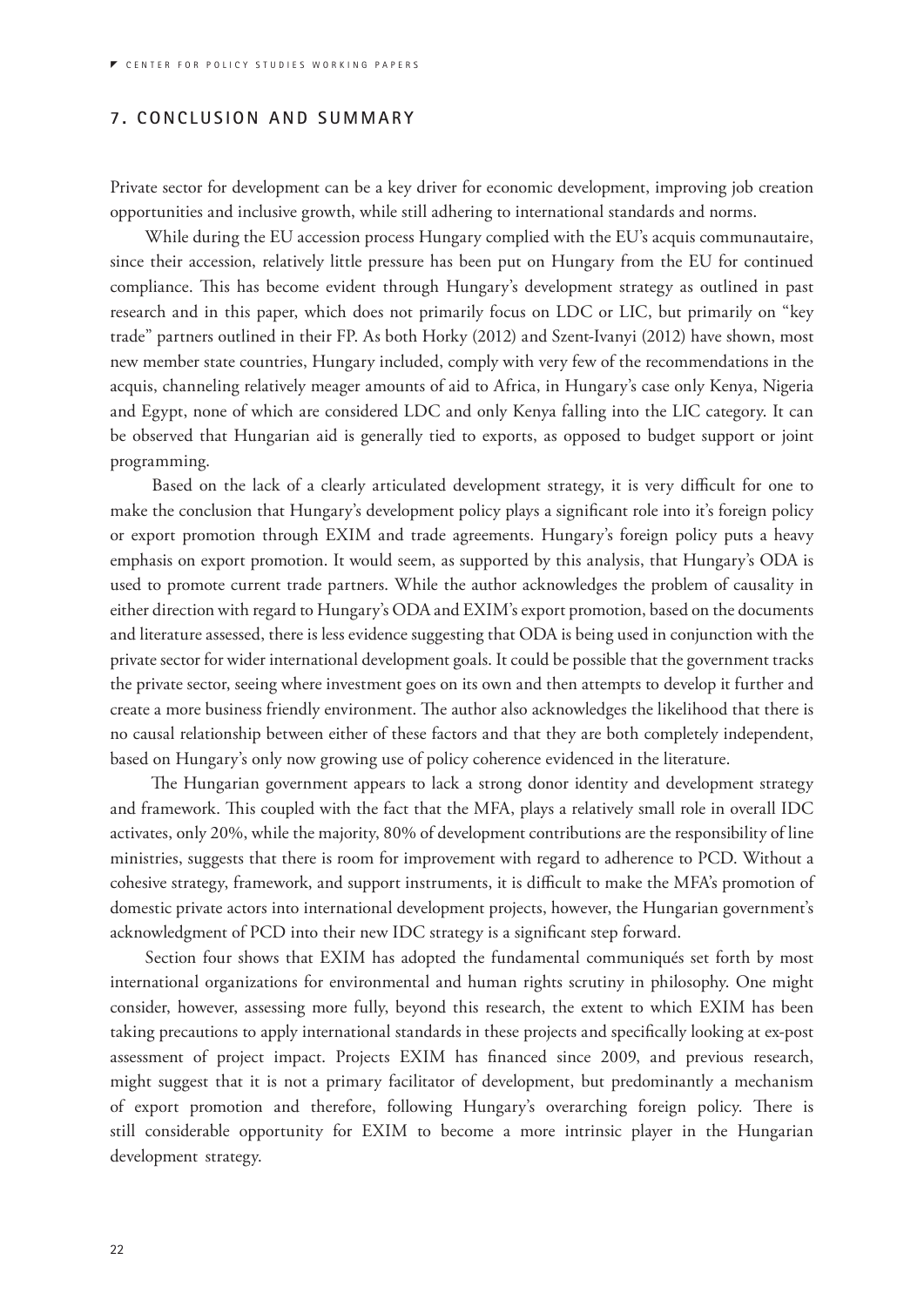There are five major repeated 'soft law' suggestions which international institutions call for,

- Shifting aid allocation to Africa, specifically LDC, and LIC countries. (European Consensus, 2006)
- Untying aid from exports (European Consensus, 2006)
- Increasing policy coherence for development (Council of the European Union 2012)
- Engaging in cooperative actions and programming with other donors (Council of European Union, 2011)
- Increasing transparency (Council of the European Union, 2011).

One can see that Hungary needs to establish a stronger development strategy, which at this time is potentially preventing Hungary from achieving all of these objectives. While Hungary promotes the private sector for development, this promotion cannot be seen in the strict sense of adhering to international values and standards of the private sector for development, but instead more as an extension of its foreign policy and external trade strategy. PCD cannot be observed in the Hungarian context at this time, due the lack of a clearly defined independent development strategy and framework for implementation. Hungary's acknowledgment of PCD in its new development strategy in progress, however, is an important step forward and commendable.

#### **8. RECOMMENDATIONS**

- 1. It is vital for Hungary to develop a more comprehensive and visionary development strategy. This strategy should focus on clearly establishing Hungary as a donor, and delineate specific guidelines for development. This will help to establish the tools, which can then be used to foster their development goals. Furthermore, a clear development strategy would allow better and increased involvement of the private sector and civil society into the development process.
- 2. A central agency should be established to coordinate development projects among the lineministries, private sector and civil society. This would allow increased efficiency through improved coordination and ultimately lead to the exploitation of positive synergies and adherence to PCD. It is acknowledged that the Hungarian government is currently in the process of establishing such an agency and its introduction is a positive step forward.
- 3. The recent signing of a MOU between the MFA, HITA, EXIM, MNE, and civil society is a good introductory step for these different units to start harmonizing their projects, however further coordination between line-ministries, the MFA as well as other units should be established. Ministries and government units should meet more then once a year to define mandates and assignment of contributions, which in turn will strengthen inter-ministerial dialogue and strengthen their commitment to PCD.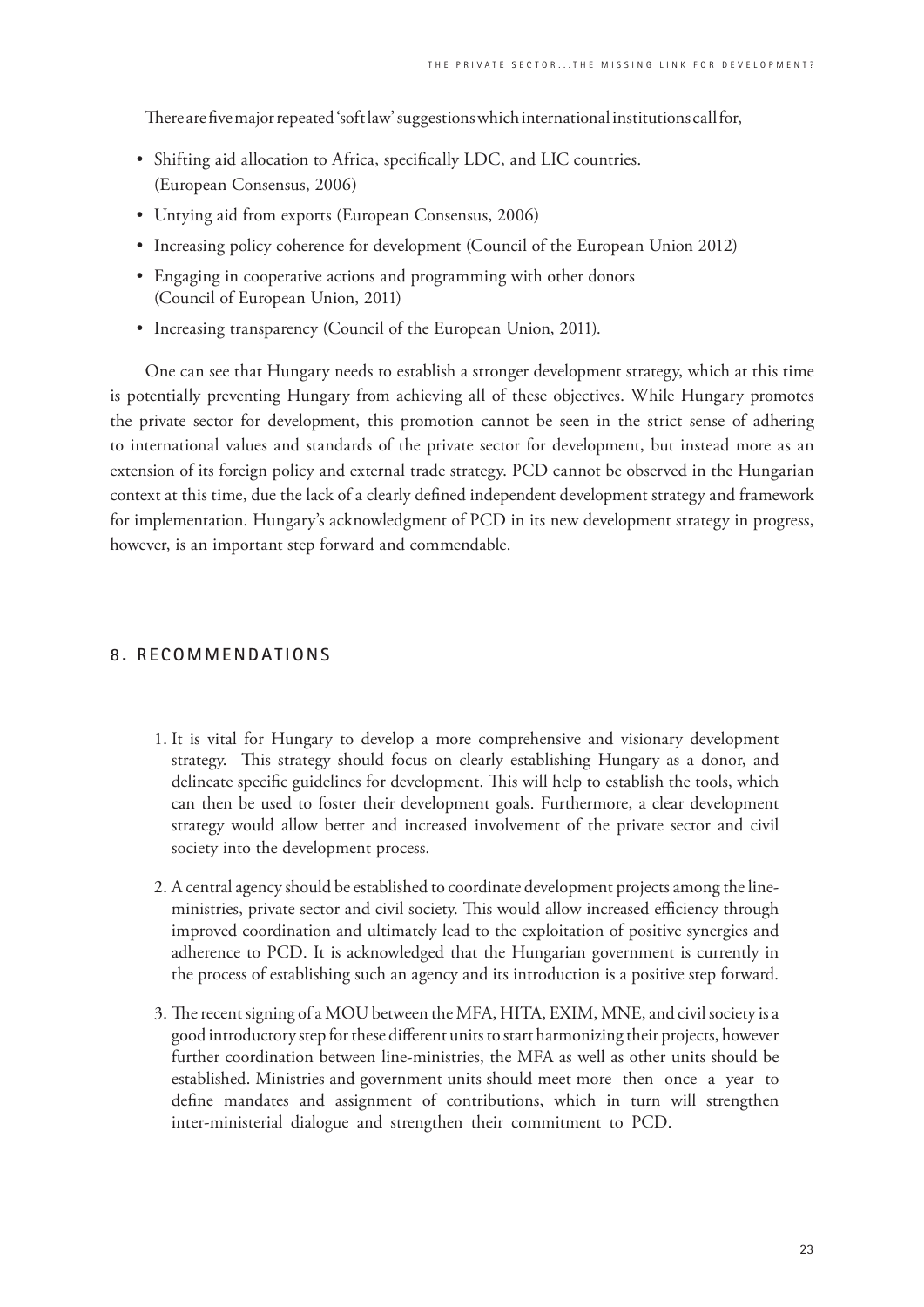- 4. The platform for private-public sector, and civil society dialogue currently facilitated by HITA is a vital resource for sharing ideas and strengthening partnerships across all sectors. This platform should continue to be strengthened to provide more inclusive dialogues between these sectors through active working groups.
- 5. The IFC trust fund is a positive contribution to the Hungarian government's ODA, if it is in addition to preexisting development commitments. This trust should be used as an added supplement for improving Hungary's GNI/ODA contributions, not as a replacement to current ODA assistance.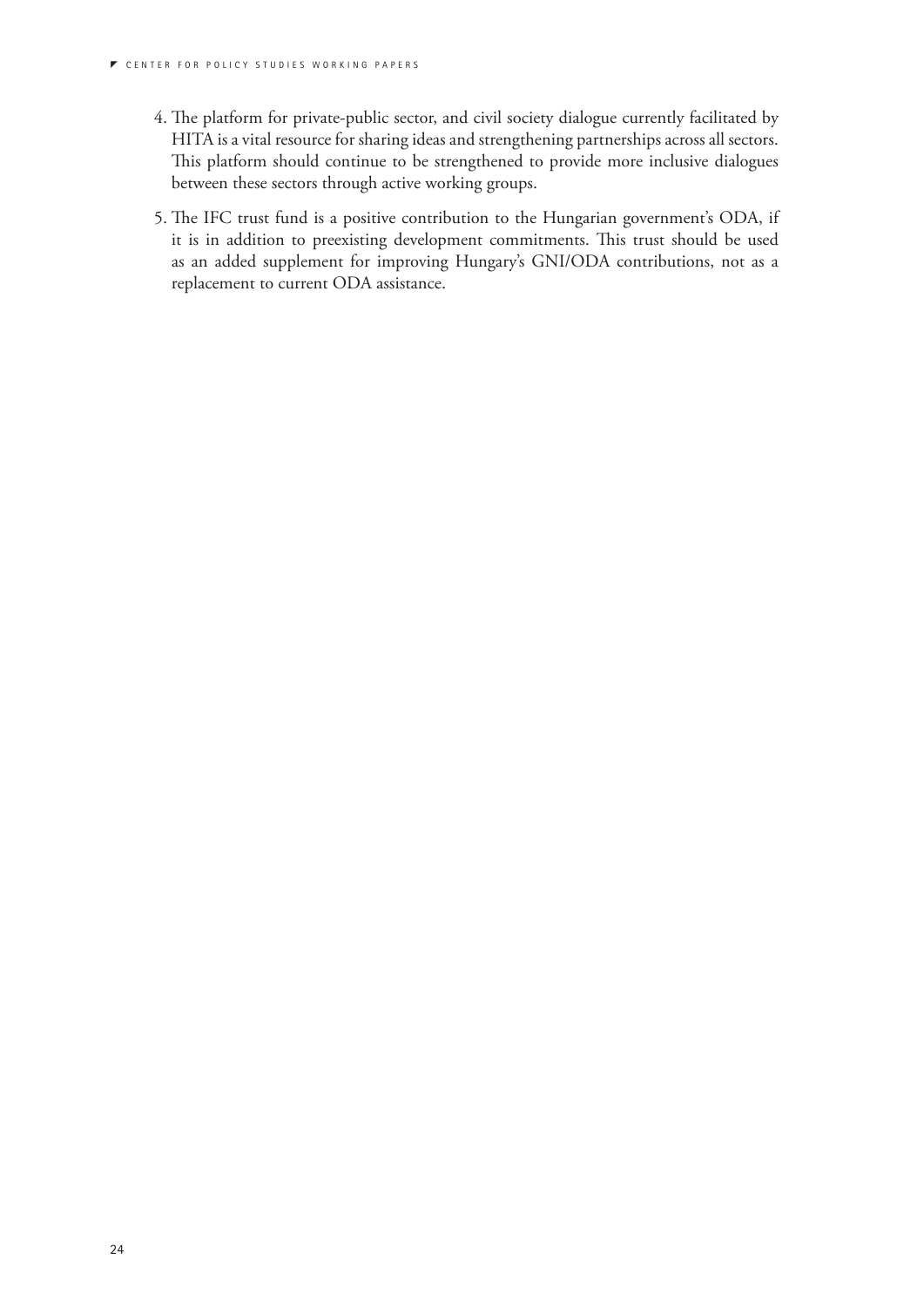#### **REFERENCES**

- Abrahams, Desiree and Yann Wyss, "Guide to Human Rights Impact Assessment and Management (HRIAM)," *IBLF, IFC, UN Global Compact*: 2011.
- Ashoff, Guido, "Enhancing Policy Coherence for Development: Justification, Recognition and Approaches to Achievement," German Development Institute, Bonn: September 2005.
- Bartha, Attila, "Hungary," *The Role of the Private Sector in Development Assistance and Aid Effectiveness*. Sofia: Center for Economic Development, 2013. 42-57
- Baur, Peter Tomas, "Dissent on Development: Studies and Debates in Development Economics," Harvard University Press: January 1, 1976.
- Bauer, Peter Tomas, "Equality, the Third World, and Economic Delusion," Harvard University Press: January 1, 1981.
- Byiers, Bruce and Anna Rosengren, "Common or Conflicting Interests?: Reflecting on the Private Sector (for) Development Agenda," European Centre for Development Policy Management, July 2012.
- Council of the European Union, "Operational Framework on Aid Effectiveness," 11 January 2011.
- Council of the European Union, "EU Common Position for the Fourth High Level Forum on Aid Effectiveness," 14 November 2011.
- Council of the European Union, "Council Conclusions on Policy Coherence for Development," 14 May 2012.
- Dreher, A., P. Nunnenkamp, and R. Thiele, "Are New Donors Different? Comparing the Allocation of Bilateral Aid Between Non-DAC and DAC Donor Countries," *World Development* 39 (11): 1950–1968, 2011. doi:10.1016/j.worlddev.2011.07.024.
- Easterly, William "Can Foreign Aid Buy Growth?" *Journal of Economic Perspectives*, Vol. 17, No. 3, Summer 2003, Pg. 23-48.
- Easterly, William, "Planners Vs. Searchers in Foreign Aid," Asian Development Bank: presented Manilla, Philippines, 18 January 2006.
- Easterly, William, "The Ghost of Financing Gap: How the Harrod-Domar Growth Model Still Haunts Development Economics," July 1997.
- European Consensus, "Joint Decleration by the Council and the Representatives of the Government of the Member States Meeting Within the Council, the European Parliament and the Commission on the Development Policy of the European Union entitles The European Consensus." *Official Journal* C 46 of 24 February, 2006.
- European Commission, "Hungary Donor Profile: Policy Framework," accessed, May 12, 2014, http:// ec.europa.eu/europeaid/what/development-policies/financing\_for\_development/documents/ hungary-donor-profile.pdf.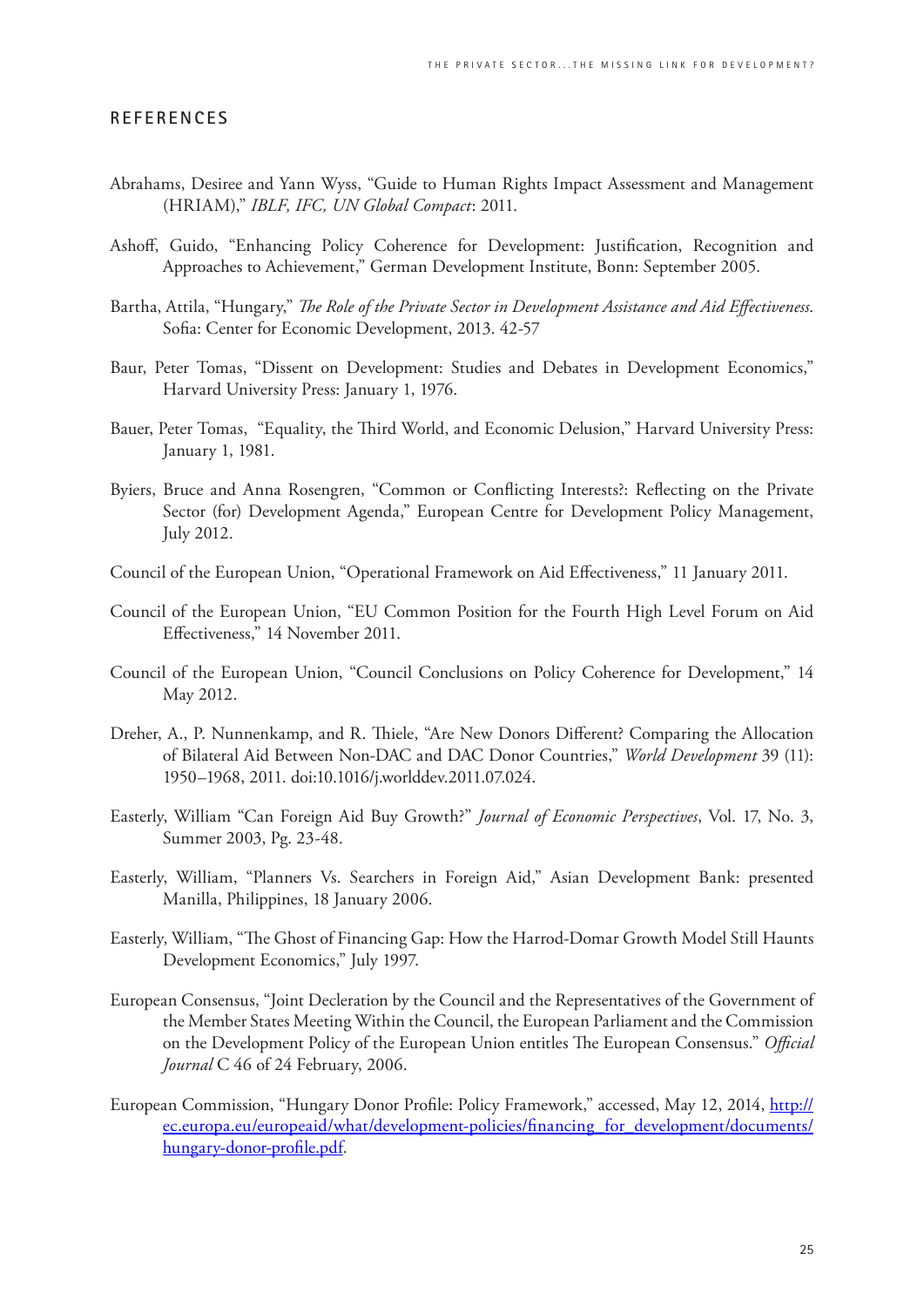- European Commission, "Increasing the Impact of EU Development Policy: an Agenda for Change," Brussels October 13, 2011, accessed April 20, 2014, http://ec.europa.eu/europeaid/what/ development-policies/documents/agenda\_for\_change\_en.pdf.
- EXIMBANK, "Annual Report 2012," accessed, May 12, 2014, http://exim.hu/wp-content/ uploads/2014/03/EXIM-report-2012-H-EN-sorki-net.pdf.
- EXIMBANK, "Annual Report 2008," accessed, May 12, 2014, http://exim.hu/wp-content/ uploads/2013/01/eves\_jelentes\_2008.pdf.
- EXIMBANK, "Annual Report 2011," accessed, May 12, 2014, http://exim.hu/wp-content/ uploads/2013/01/2011.-%C3%A9vi-%C3%89ves-Jelent%C3%A9s\_Annual-Report.pdf.
- EXIMBANK, "Annual Report 2010," accessed, May 12, 2014, http://exim.hu/wp-content/ uploads/2013/01/2011.-%C3%A9vi-%C3%89ves-Jelent%C3%A9s\_Annual-Report.pdf.
- EXIMBANK, "Annual Report 2009," accessed, May 12, 2014, http://exim.hu/wp-content/ uploads/2013/01/eves\_jelentes\_2009.pdf.
- Friedman, Milton, "Foreign Economic Aid: Means and Objectives," Hoover Institution Press, *Essays in Public Policy,* March 1, 1995.
- G-20, "The Seoul Summit Document: Framework for Strong, Sustainable and Balanced Growth," Seoul Summit: 2010.
- Gantsho, Mandla S.V (2010) "The Role and Pitfalls of Private Sector Involvement in Infrastructure", abridged paper presented at the Sixth Annual Collaborative Africa Budget Report Initiative (CABRI) Seminar: Open Budgets and Good Governance, Mauritius, 18 May.
- H.A.N.D., "Summary of the expanded results of the draft policy consultation on the strategy of International Development Cooperation for the Hungarian Ministry of Foreign Affairs, conducted by the civil HAND Alliance," February 28, 2014, (forthcoming release).
- Hungarian Central Statistical Office, "External Trade Surplus was EUR 759 million in February," May 5, 2014, accessed May 20, 2014, http://www.ksh.hu/docs/eng/xftp/gyor/kul/ekul21402.pdf.
- Hungarian National Parliament, "National Framework Strategy on Sustainable Development of Hungary," Resolution 18/2013. March 28th 2013.
- Leiszen, Marton, "Hungary." *Developing Open, Rule-Based, Predictable, Non-Discriminatory Trade Relations With Priority ODA Recipients*. Sofia: Center for Economic Development, 2013. 84- 116.
- Lightfoot, Simon and Balazs Szent-Ivanyi, "Reluctant Donors? The Europeanization of International Development Policies in the New Members," presented at 8<sup>th</sup> Pan-European Conference on International Relations, Warsaw, 18-21 September 2013.
- Loop, Philippe, "Planned Commission Communication on the Role of the Private Sector in Development," European Commission DG DEVCO- EuropeAid, November 28, 2013.
- Markocsany, Gabor "The Significance of Private Economy Actors in International Development," *Foundation for Development of Democratic Rights*, Budapest: Hungary, 2013.